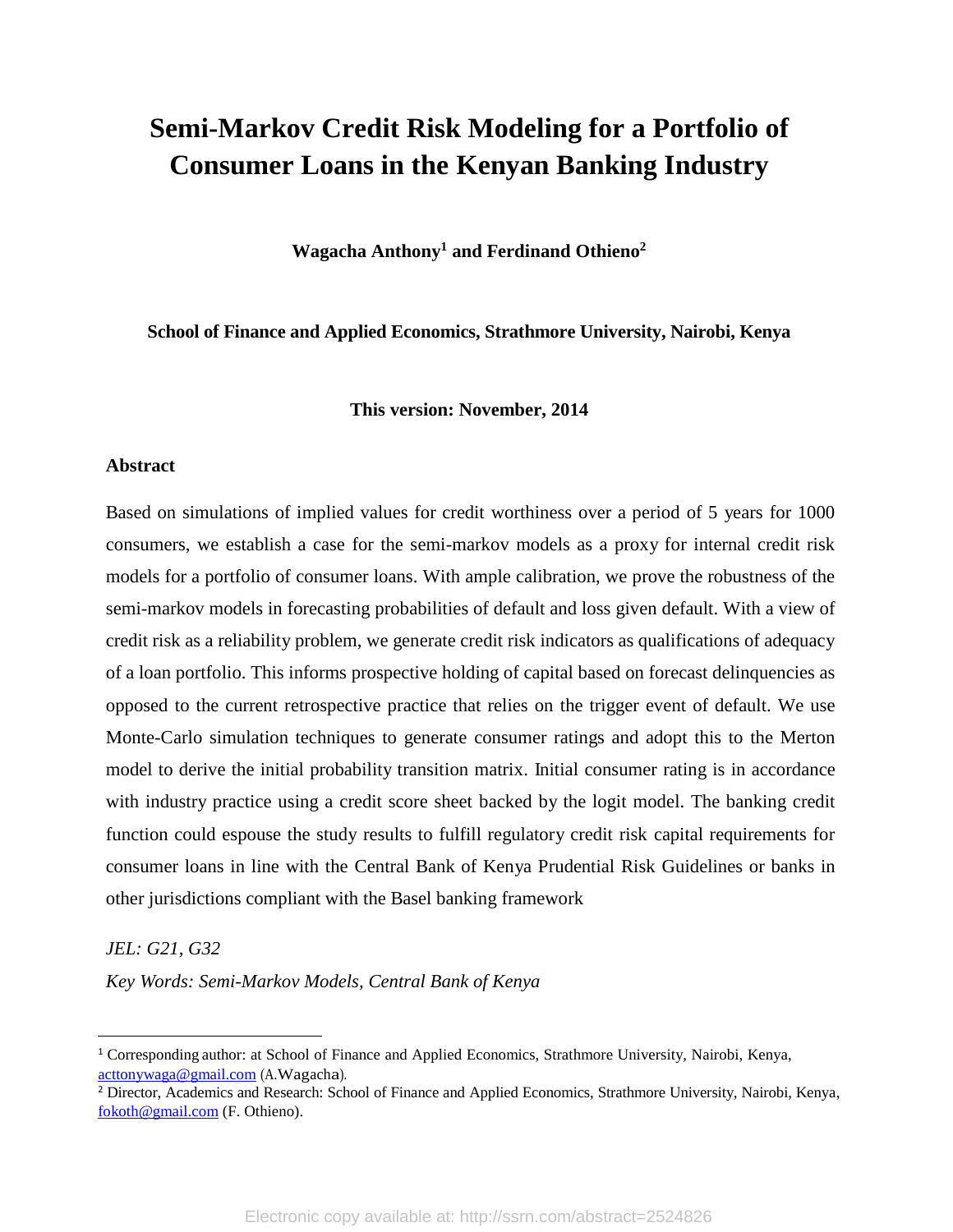$\overline{a}$ 

#### **1. Introduction**

This study seeks to respond to the need for better credit risk modeling for a portfolio of consumer loans in the Kenyan banking sector. To do this, the study will briefly elucidate the credit risk models currently in use by Kenyan bankers and seek to modify them through adapting the Semi-Markov approach to modeling credit risk. The study seeks to empirically establish a case for the adoption of the Semi-Markov credit risk framework in modeling through modeling credit rating migration patterns and establishing how the modeling of credit risk influences the solvency and capital adequacy of banks in Kenya in light of the Basel solvency requirements

Credit risk<sup>3</sup> management has been noted as the single most important role of a banks' management owing to their nature of business. Credit creation is the main income generating activity of banks, (Kargi, 2011). However, the downside to credit creation is the inherent credit risk that the bank is exposed to. Increasing variety in the types of counterparties and the expansion in the variety of the forms of obligations has necessitated the jump of credit risk management to the forefront of risk management activities carried out by firms in the financial service industry, (Ali Fatemi, 2006).

The financial crisis of 2008-2009 revealed but one thing. An improper estimation of credit risk can lead to dramatic effects on the world's economy, (Munnixl, 2011). A better estimation of credit risk is therefore important, a phenomenon addressed through credit risk modeling, (Bluhm, 2002), (Duffie, 2003), (Giesecke, 2004), (Lando, 2004), (McNeil, 2005). (Munnixl, 2011), distinguish two fundamentally different approaches to modeling credit risk: the structural and the reduced form models. Structural models have a long history, going back to the work of Black and Scholes (1973) and Merton (1974). Reduced form models attempt to capture the dependence of default and recovery rates on macroeconomic risk.

The Kenyan banking sector has experienced a boom in the last few years marked with growth in net assets, branch network, regional expansion, growth in level of loans issued and an increase in the level of depositors, which is not atypical to the pre-financial crisis banking sector in the developed economies such as the USA.

<sup>&</sup>lt;sup>3</sup> *Credit Risk*:: (Chen & Pan, 2012), defines this as the degree of value fluctuations in debt instruments due to changes in the underlying credit quality of borrowers and counterparties. It is the current or prospective risk to earnings and capital arising from an obligor's failure to meet the terms of any contract with the bank or if an obligor otherwise fails to perform as agreed, (CBK, 2013).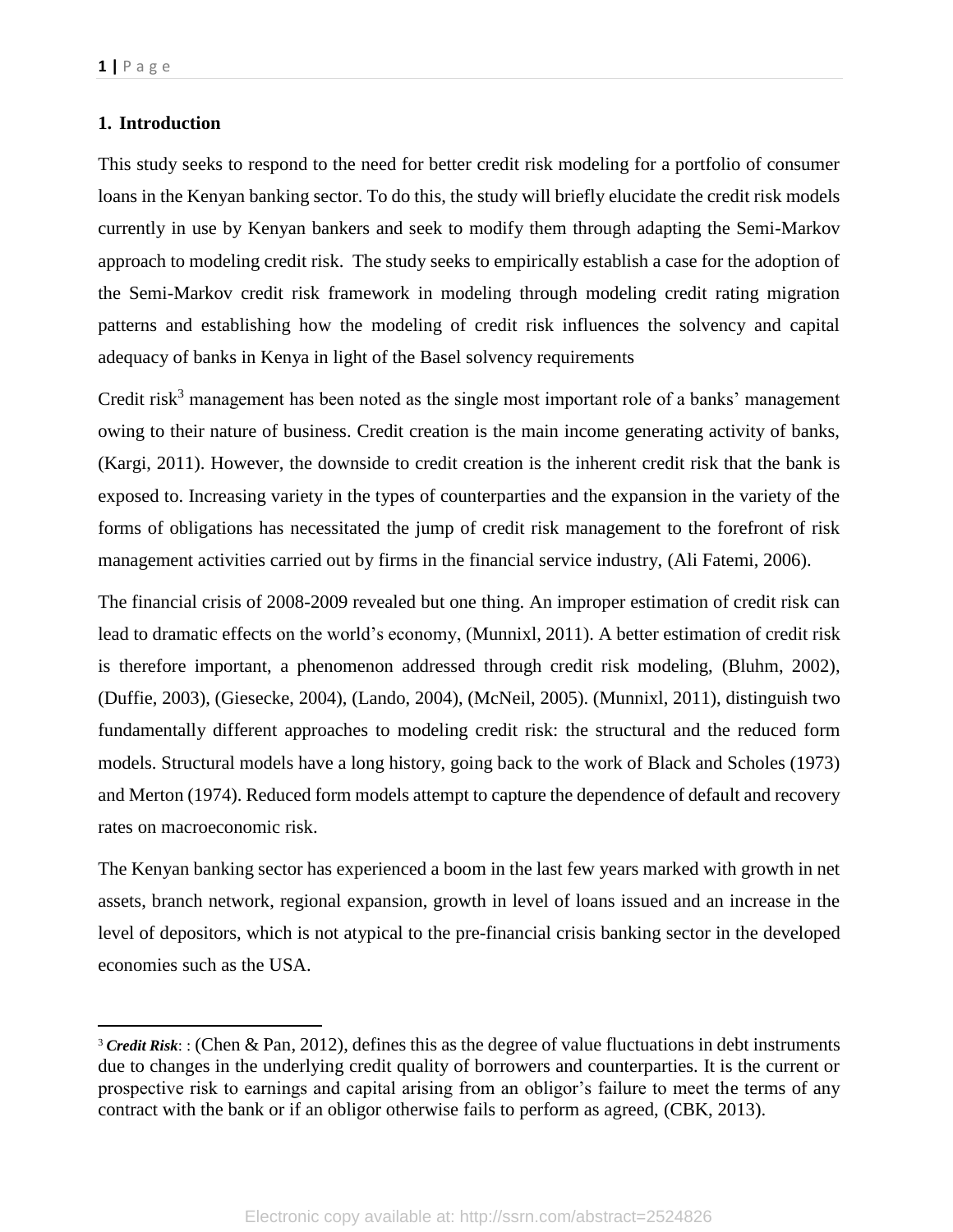(CBK, 2013), notes in its March, 2013 Credit Report Survey that credit risk is the single largest factor affecting the soundness of financial institutions and the financial system as a whole and lending is the principal business activity for most banks. A view re-echoed by (Kargi, 2011). (CBK, 2013), notes that the total percentage of loans to total assets for the period ended 31st March, 2013 was 57%, which prima facie, is good for business, however poses a potential threat to the industry if more loans became non-performing. Thus the need to effectively manage credit risk given that it's inherent to the business of a bank. Credit risk modeling underpins this management.

With the newly issued risk guidelines, (CBK, 2013), the Central Bank of Kenya identifies internal rating models for banks as being key for effective credit risk management. This study's modeling of credit risk will therefore be a proxy of what a plausible portfolio of consumer loans' internal rating model, for credit risk management, could be. According to (Jacques Jansen, 2007), the credit risk problem can be seen as a reliability problem. In light of this, the rating process, carried out by a rating agency, gives a reliability degree of a firm bond. Moreover, the default state can be seen as a down state and an absorbing state. It is within this framework that Semi-Markov credit risk models become handy. (Limnios N, 2000), specifies a critical application of Semi-Markov processes as being in reliability of mechanical systems. With the hypothesis that the next transition only depends on the immediate last one, this problem falls within the Markov processes framework. However, (Limnios N, 2000) points out that, for a mechanical system, transition between two states usually happens after a random duration, not necessarily discrete time consequently, making the Semi-Markov environment a better fit than the Markov one. The study's results are of paramount importance to commercial banks, whose main business is credit creation, the regulator, CBK, as well as other corporate lenders, for instance corporate bond issuers.

#### **2. Literature Review**

The objective of this section is to articulate the conceptual foundations of the study. Section 2.1 surveys existing theoretical and empirical literature on the need for effective credit risk management. Section 2.2 discusses the current credit risk models in use within the Kenyan jurisdiction. Section 2.3 explores the need for better credit risk modeling techniques and establishes a case for the Semi-Markov credit risk models.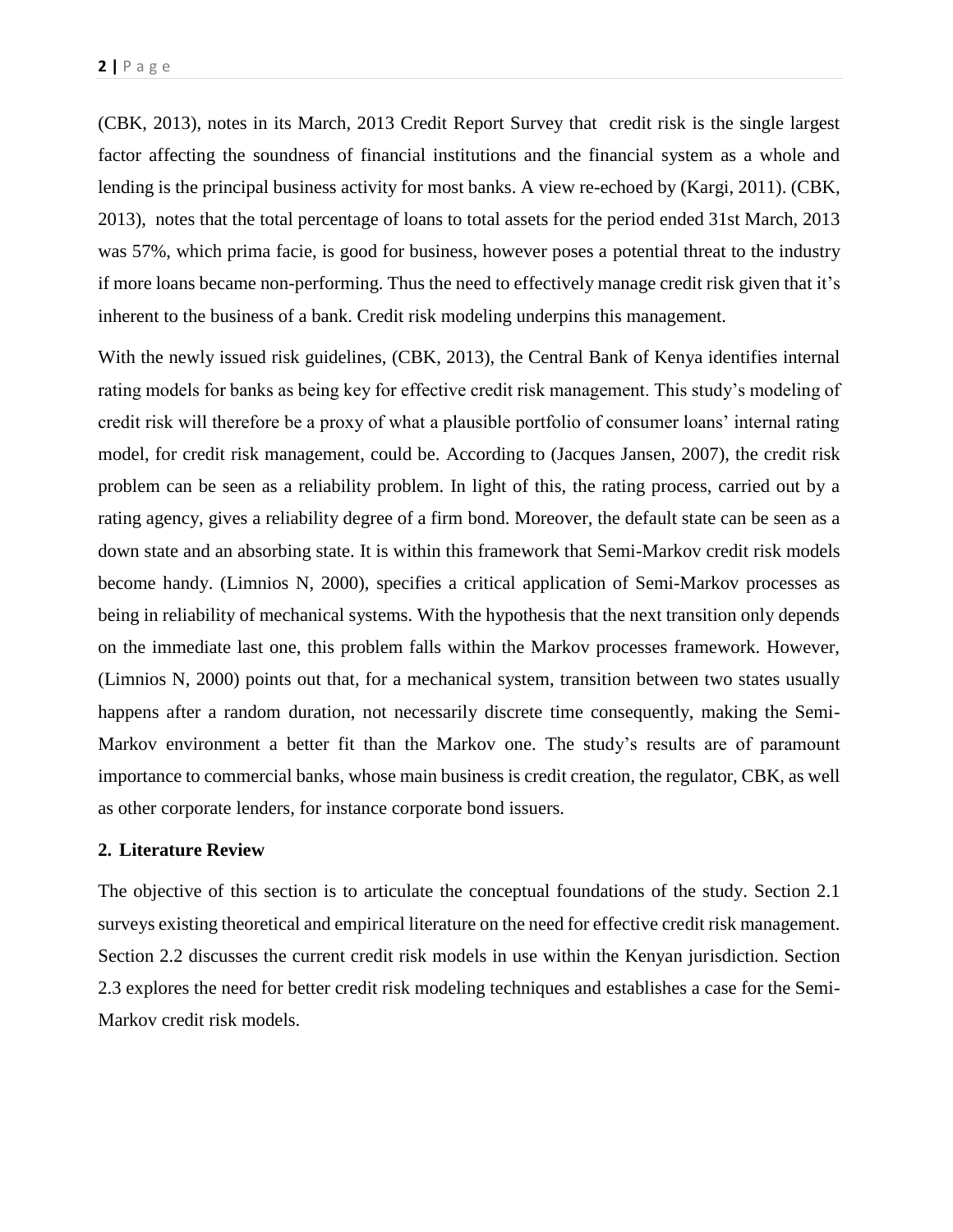$\overline{\phantom{a}}$ 

#### *2.1.The Need for Effective Credit Risk Management*

(CBK, 2013), annotates that credit risk is the current or prospective risk to earnings and capital arising from an Obligor's failure to meet the terms of any contract with a bank or if an obligor otherwise fails to perform as agreed. It further emphasizes that a bank's assets are largely comprised of loans making the management of credit risk extremely important. (Njanike, 2009), establishes that poor credit risk management was the chief reason that resulted in the demise of over ten banks in Zimbabwe during the 2003/2004 bank crisis in the southern African nation. The same can be said of the banking crisis in Kenya in the 1980s and in Spain in the 1990s.

While agreeing with (Njanike, 2009), (C.Marrison, 2002) articulates that the main activity of bank management is not mobilization of deposits and issuance of credit, however, risk management is paramount. He outlines that effective credit risk management reduces the risk of customer default. Moreover, they both add that the competitive advantage of a bank is dependent on its capability to handle credit valuably.

Conducting a similar study in Spain, (De Juan, 2008), argues that banking failures were caused by poor credit risk management which was aggravated by the concentration of the loan portfolio in the group in which the bank itself belonged. Fredrick (2012), while using the CAMEL4 model as a proxy for credit risk established that credit risk management had an impact on the financial performance of commercial banks. He cites that the goal of credit risk management is to maximize a bank's risk adjusted rate of return through maintenance of credit risk exposure within acceptable limits. He articulates the need for credit risk management to be at the center of banks operations and cries foul at the lack thereof

#### *2.2. Current Models and the Case for Semi-Markov Models*

(CBK, 2010), points to the application of the CAMEL rating system, an international benchmark, by the Central bank of Kenya in analyzing the soundness of financial institutions. (Fredrick, 2012), recognizes that numerous prior studies have examined the efficacy of the CAMEL ratings and they generally conclude that publicly available data combined with regulatory CAMEL ratings can identify and/or predict problem or failed banks. However, in a case study for the American

<sup>4</sup> **CAMEL:** refers to an acronym for Capital Adequacy, Asset Quality, Management, Liquidity and Sensitivity to Market Risk. The model identifies and measures the different aspects of a financial institution as stipulated in the acronym, aggregates them to obtain a single value which forms the basis of a rating, (CBK, 2012)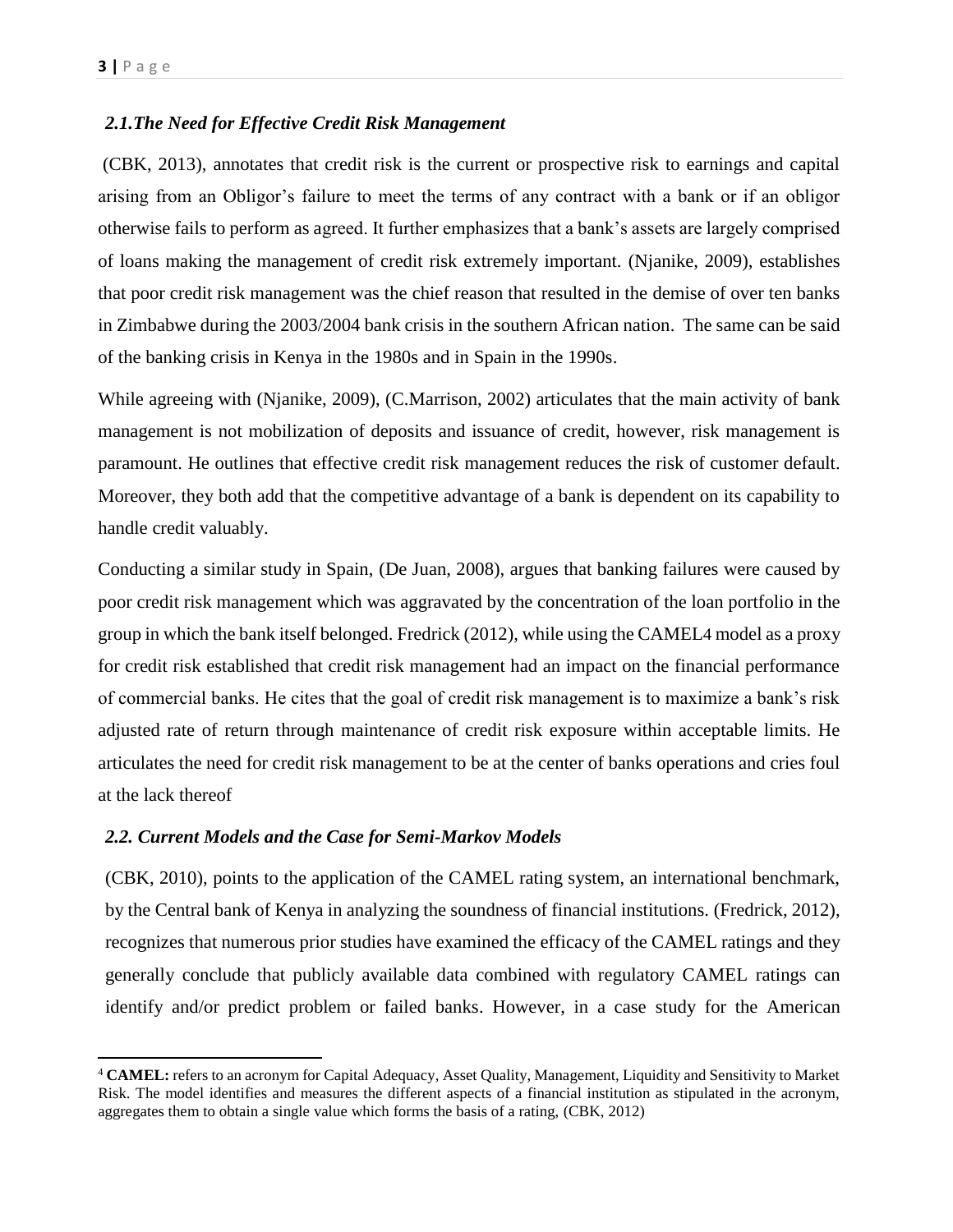International Assurance-Vietnam, (AIA), it was established that the CAMEL model overlooks the provision as well as allowance for loan loss ratios. Heuristics modeling has also been identified as a key component of most Kenyan banks' credit risk models. However, (Kithinji, 2010), alludes to the fact that subjective decision-making by the management of banks may lead to extending credit to business enterprises they own or with which they are affiliated, to personal friends, to persons with a reputation for non-financial acumen or to meet a personal agenda, such as cultivating special relationship with celebrities or well-connected individuals.

(Valle, 2013), identifies three broad methodologies to model credit risk; structural form models (SFM), reduced form models (RFM) and factor models (FM). SFM are based upon the Black and Scholes theory for option pricing and the Merton model. (Linda, 2004), on the other hand identifies two broad methodologies to modeling credit risk, an options-theoretic structural approach pioneered by Merton (1974) and a reduced form approach utilizing intensity-based models to estimate stochastic hazard rates. However, they both concur that the structural approach models the economic process of default, whereas reduced form models decompose risky debt prices in order to estimate the random intensity process underlying default. Consequently, RFM mainly focuses on the accuracy of the probability of default (PD), such that it is more important than an intuitive economical interpretation.

Under the Merton's structural model, default occurs after ample early warning, (Linda, 2004). Consequently, default occurs after a gradual descent in the assigned behavioral value for consumers or asset values for firms; to the default point. This implies that the PD steadily approaches zero as the time to maturity nears, (Valle, 2013). More realistic credit spreads are obtained from reduced form models (RFM) or intensity-based models, (Linda, 2004). This holds since; whereas structural models view default as the outcome of a gradual process of deterioration in asset values/behavioral value, intensity-based models view default as a sudden, unexpected event, thereby generating PD estimates that are more consistent with empirical observations, (Linda, 2004). This study uses a reduced form model for credit risk.

(Valle, 2013) notes that RFM can be classified as an individual level reduced form model (ILRFM) and portfolio reduced form model (PRFM).He further points out that the former is based on a credit scoring system (two-state or multistate), and the latter assumes an intensity jump process. The study takes the PRFM approach. PRFMs are reported to perform better in capturing the properties of credit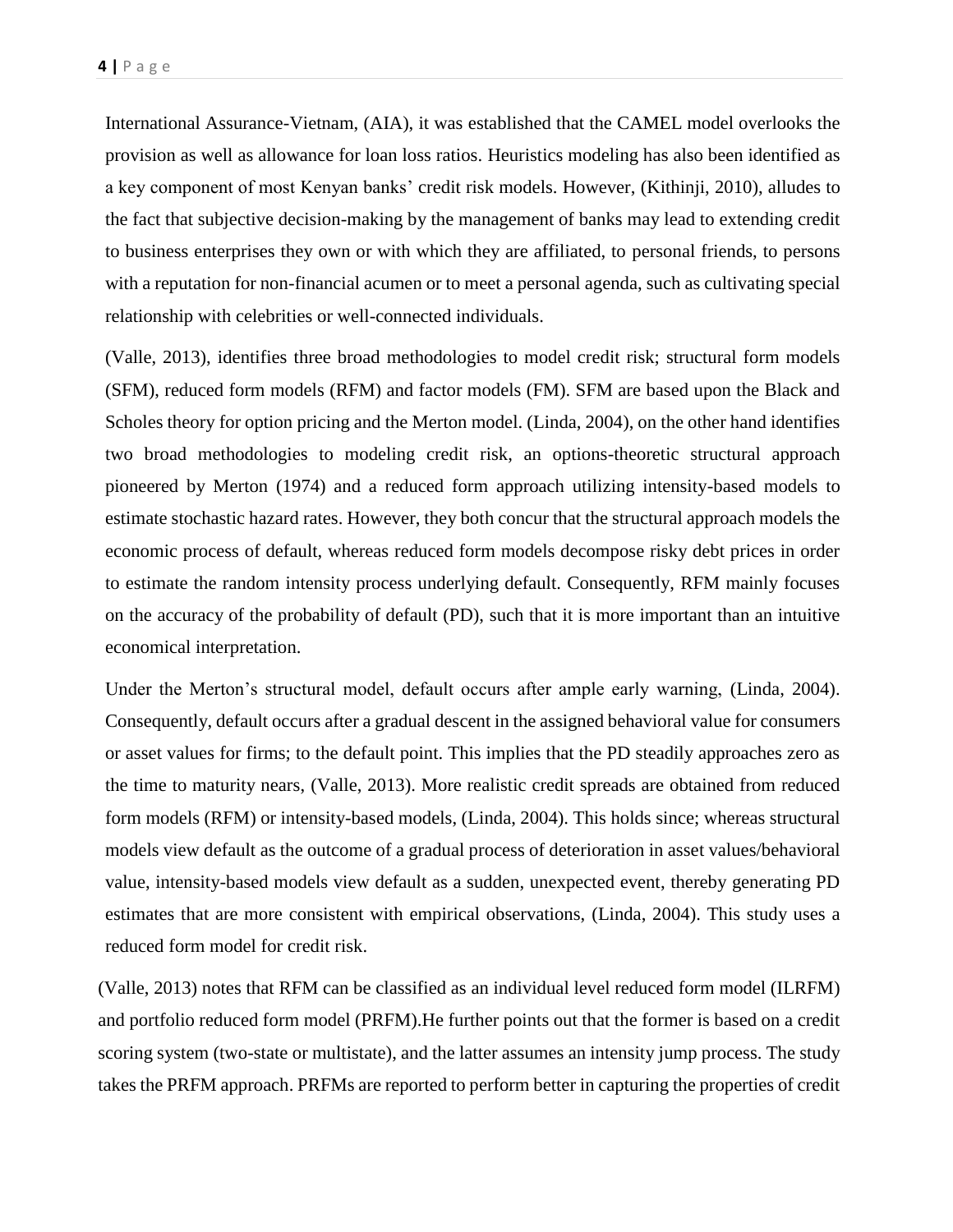risk, (Cheng, C, & Zhang, 2009). Within the PRFMs, Discrete Time Markov Processes (DTMP) and Continuous Time Markov Processes (CTMP) have been used in empirical studies to model credit risk spread as two components; PD and LGD, (Valle, 2013). The suitability of Markov processes in modeling credit risk has been challenged with notable problems being; the underestimation of migration probabilities by DTMPs, dependence of the current state where the current state may depend on various previous states assigned to a firm or consumer and not only in the previous one, the waiting time in a state; among others, (Linda, 2004). The Semi-Markov processes have been postulated as a solution to some of the DTMPs and CTMPs weaknesses, (Duffie, 2003) (G. D'Amico J. J., 2005), (G.D'Amico, 2009), (Monteiro, Smirnov, & Lucas, 2006), (Banachewicz & Lucas, 2007). This study models credit risk within the Semi-Markov framework.

#### *2.3.The Case for Better Credit Risk Modeling Techniques*

(Chen & Pan, 2012), indicate that the new Basel Capital Accord explicitly places the onus on banks to adopt sound internal credit risk management practices to assess their capital adequacy requirements. The Central Bank of Kenya (CBK) adopted the Risk Based Supervisory (RBS) approach in 2004 in cognizance of the limitations inherent in the traditional approach which prescribed a common supervisory approach to all institutions irrespective of differences in business activities conducted and risk appetites adopted, CBK, (2013). In managing credit risk, the CBK recommends that banks must receive sufficient information to enable a comprehensive assessment of the true risk profile of the borrower or counterparty. At a minimum, among the factors the bank should consider is the borrower's credit rating/report from a licensed credit reference bureau, CBK, (Risk Management Guidelines, 2013).

However, the ratings are bound to change, a factor that raises the credit risk to the bank, and which the CBK risk management guidelines don't provide for. The CBK guidelines however note that an important tool in monitoring the quality of individual credits, as well as the total portfolio, is the use of an internal risk rating system which will allow more accurate determination of the overall characteristics of the credit portfolio, concentrations, problem credits, and the adequacy of loan loss reserves, CBK, (Risk Management Guidelines, 2013). However, no explicit mention of the working and parameterization or nature of such internal models is mentioned.

In its prudential guidelines, the CBK stipulates that capital requirements for a specific institution may increase or decrease depending upon its risk profile. An institution's minimum capital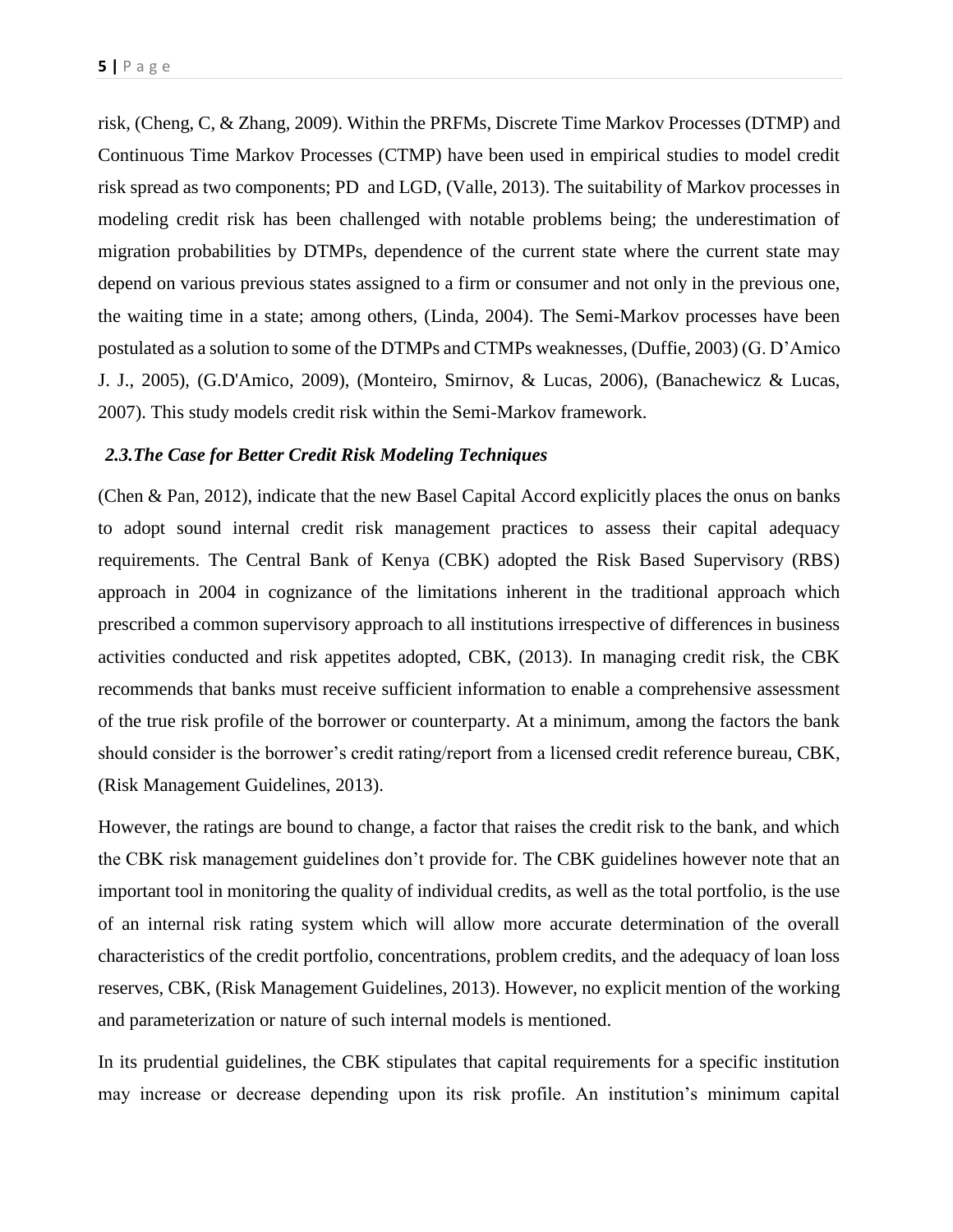requirement (MCR) is calculated by dividing its Core and Total Capital by the sum of the value of its Risk-Weighted Assets for Credit Risk, Market Risk and Operational Risk, to arrive at the minimum Tier One and Regulatory capital adequacy ratios respectively, (CBK/PG/03, 2013).

Under (CBK/PG/03, 2013), the Internal Capital Assessment Adequacy Planning (ICAAP) requires that institutions ensure that they at all times plan their capital ahead for a minimum of three years in order to establish and maintain on an ongoing basis an adequate level of capital, which would include an appropriate buffer, as determined by the board, above the regulatory required minimum capital. This requires institutions to have in place an appropriate and proportionate capital management strategy. Hence the need to monitor exposure to different risks, especially credit risk . Of interest for this study is the lack thereof of robust models for forecasting capital requirements especially for credit risk purposes; given the nature of banks business; credit creation, (Kargi, 2011) The CBK requires that an institution's Capital Adequacy Ratio must be at least 12%, of which 8% is Core Capital. In addition to the above minimum capital adequacy ratios of 8% and 12%, institutions are required to hold a capital conservation buffer of 2.5% over and above these minimum ratios to enable the institutions to withstand future periods of stress, (CBK/PG/03, 2013).

(CBK/PG/04, 2013), classifies loans, the major asset of banking institutions, into five categories: normal, watch, substandard, doubtful and loss. Classification is based on the number of days the loan is past its due repayment date. (CBK/PG/04, 2013), portends that the CBK will conduct an onsite examination providing a list of reclassified accounts, some of which will be downgraded from categories earlier classified by the institution. No account from this list will be upgraded by the institution without sufficient justification. Consequently, any classification should be in line with that of the Regulator. Based on the classification, different amounts of provisioning are to be maintained. However, a prudent practice is to provide for more, in order to limit the downside risk of excessive exposure to non-performing loans. Incisive as this might be, Could internal models aligned to the regulators requirements be able to capture exposure levels at different periods? Which would then inform capital adequacy and hence level of provisions made by a bank?

The strict regulation may explain the laxity in research in the area of credit risk modeling within the African jurisdiction. The non-multifariousness of most internal models due to the heavy reliance on regulatory provisions could explain the little or no use of intricate credit risk models. However, even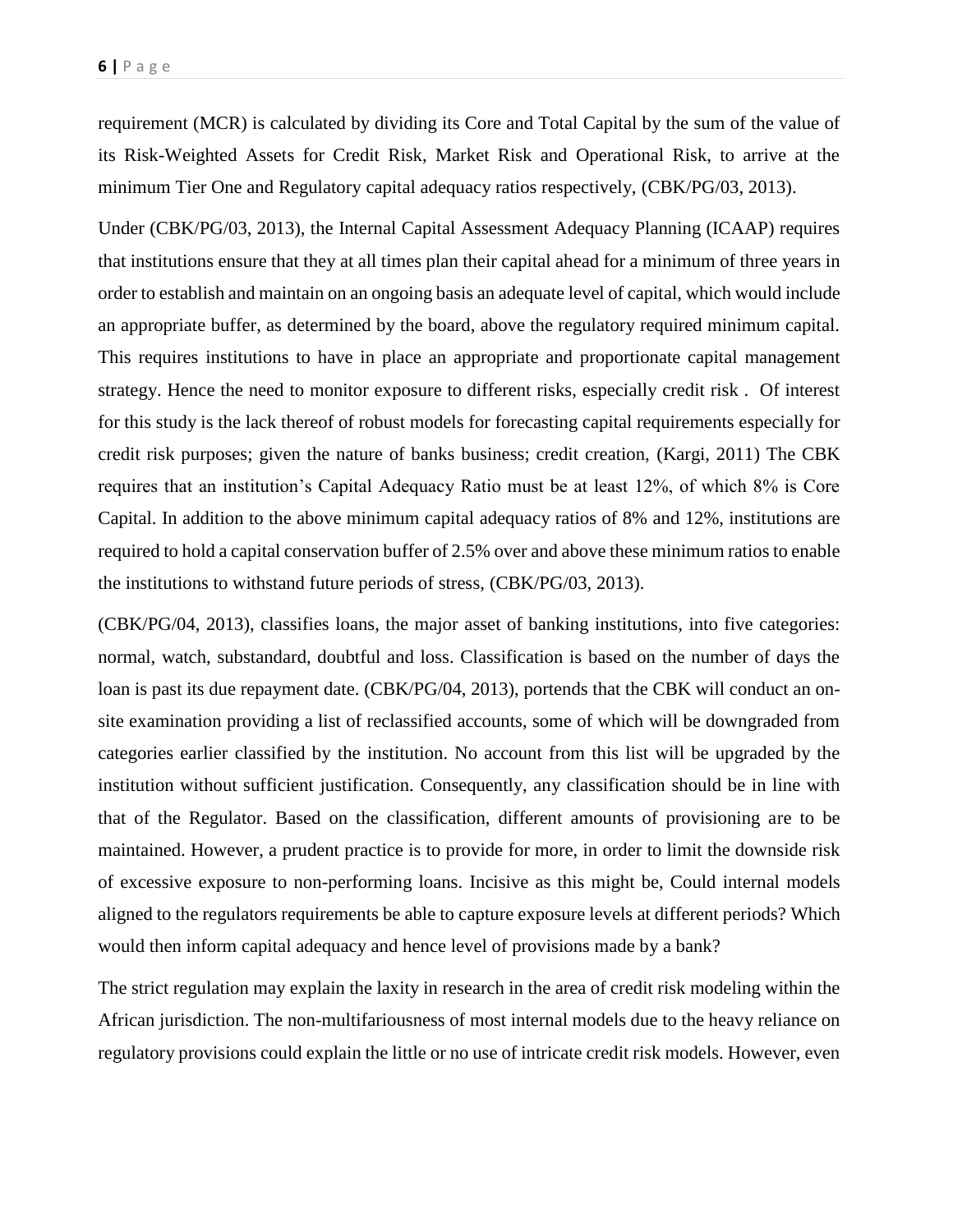in light of regulation, the need to model credit risk, with its being the paramount risk that influences the capital levels of banks, is palpable. That less has been done is also ostensible.

A Semi-Markov framework will be adopted in modeling credit risk for a portfolio of consumer loans, as a proxy for an internal rating model for banks. For this study, initial rating of consumers is done through an initial score sheet that is backed by a logit model.

#### **3. Empirical Model**

This study seeks to empirically establish a case for the adoption of the Semi-Markov credit risk framework in through modeling credit rating migration patterns and establishing how the modeling of credit risk influences the solvency and capital adequacy of banks in Kenya in light of the Basel solvency requirements. (Ross, 2007) Defines a Semi-Markov process by supposing that a process can be in any one of N states  $1, 2, \ldots, N$ , and that each time it enters state i it remains there for a random amount of time having mean  $\mu_i$  and then makes a transition into state j with probability  $p_{ii}$ Such a process is called a Semi-Markov process. With the view of the credit risk problem as a reliability problem, the process  $Z = \{Z(t), t \ge 0\}$  is assumed to be a Semi-Markov process with kernel Q. It describes the evolution of a consumer from one credit rating to another in time  $t \ge 0$ . The main reliability indicators are identified as:

The availability function defined as:

$$
A_i(t) = P(Z(t)\epsilon U | Z(0) = \sum_{j\in U} \phi_{ij}(t), i \in I i), i \in I
$$

 $\phi_{ii}$ s: The transition probability functions for the Z process.

The reliability function giving the probability that the system is always working in the time  $interval[0, t]$ :

Ri (t) = P (Z (t)ϵU ǀZ(0) = i), i ϵ U…………………………………...……………………… (ii)

The maintainability function giving the probability that the system is down at time 0 and that the system will leave the set D within the time t,

$$
M(t) = 1 - P(Z(u)\epsilon D, \forall u \epsilon(0, t])
$$
...  $\dots$ ...  $\dots$ ...  $\dots$  (iii)

(Jacques & Raimondo, 2007), delineate migration as the successive movement of credit ratings, which are estimates of the probability of default. They use the Standards and Poor's rating model to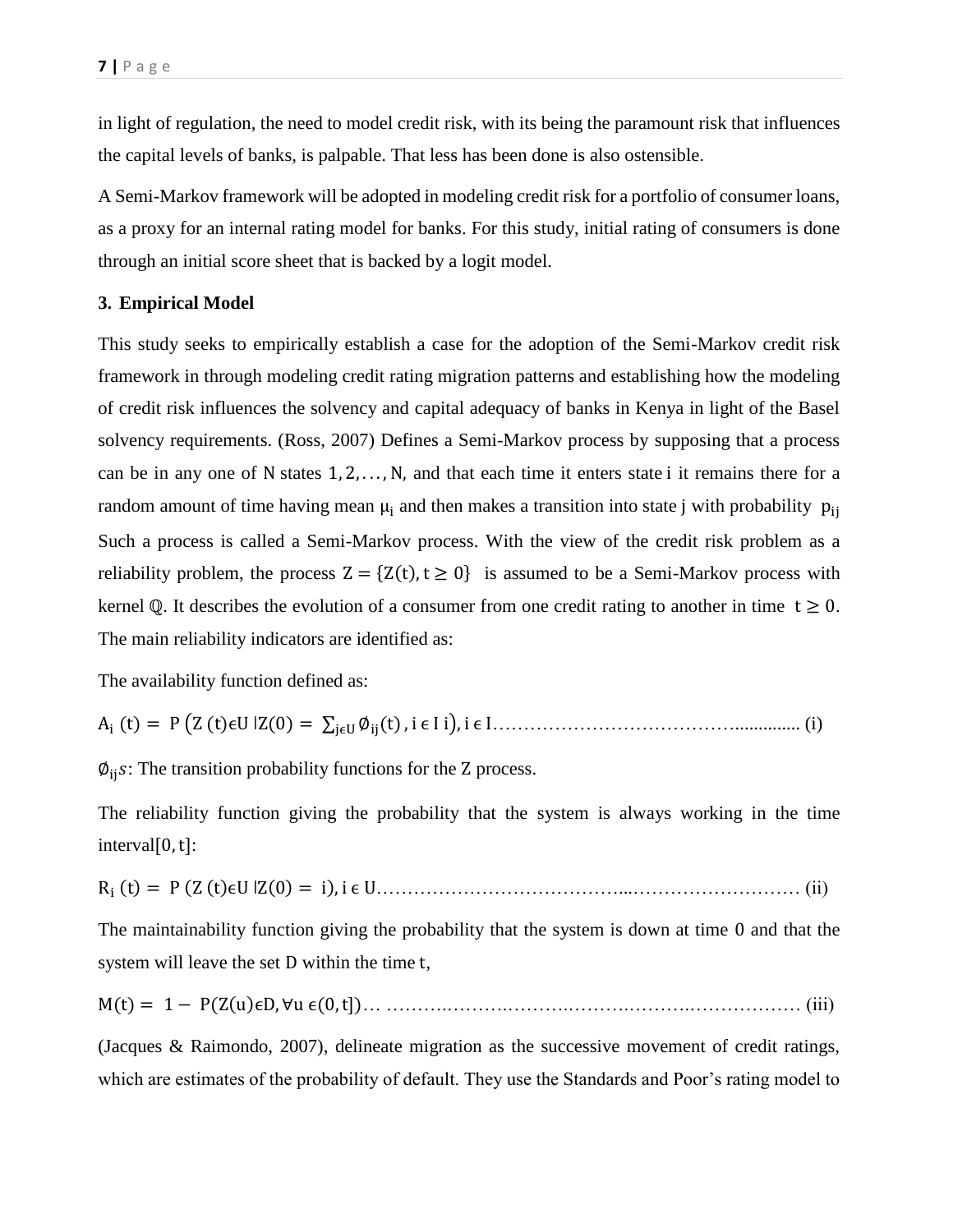examine a firm's rating. This model has eight kinds of ratings, (Radu Neagu, 2009). Where the states are in decreasing order depending on the reliability of their debts and the default state D.

(Jacques & Raimondo, 2007), stipulate that in order to apply reliability models in a credit risk environment, based on the S&P classification, then the first seven states should be considered as 'good' states and the D state; the default state, the only 'bad' state and apply a Semi-Markov reliability model to the credit risk problem. State D is an absorbing state. They argue that in this case, only the  $R(t)$  function is useful in this environment citing functions  $A(t)$  and  $M(t)$  as meaningless. This argument was adopted in this study.  $R_i(t)$  gives the probability that the system was always working up to the time t given that the system was in working state I at time 0

(G.D'Amico, 2009) State that in order to consider dependence of the rating evaluation from the lapse of time in which a firm remains in the same rating a homogeneous Semi-Markov process is introduced. Both (Jacques & Raimondo, 2007)and (D'Amico, Di Biase, Janssen, & Manca, 2009) identify the following reliability indicators as key parts of the model:

 $\varphi_{ii}(t)$  and  $\varphi_{ii}(s,t)$  which represent respectively the probabilities of being in the state j after a time t starting in the state i at time 0 in the homogeneous case and starting at time s in the state i in the non-homogeneous case. The Semi-Markov environment takes into account the different probabilities of state changes during the permanence of the system in the same state.

 $R_i(t) = \sum_{j \in U} \phi_{ij}(t)$  and  $R_i(s,t) = \sum_{j \in U} \phi_{ij}(s,t)$  which represent respectively the probabilities that the system never goes into default state in a time t in the homogeneous case and from time s to time  $t$  in the non-homogeneous case.

Both (D'Amico, Di Biase, Janssen, & Manca, 2009), (G. D'Amico G. D., 2010) and (Jacques & Raimondo, 2007) again agree on the following possible indicators useful that can be derived from the model.

 $\varphi_{ii}(t) = P[X(t) = j | Z(0) = i]$ : The probability of a consumer being in the rank value j after a time t starting with the rank value i at time 0 which enables the accounting for the different transition probabilities during the permanence of the firm in the same rating.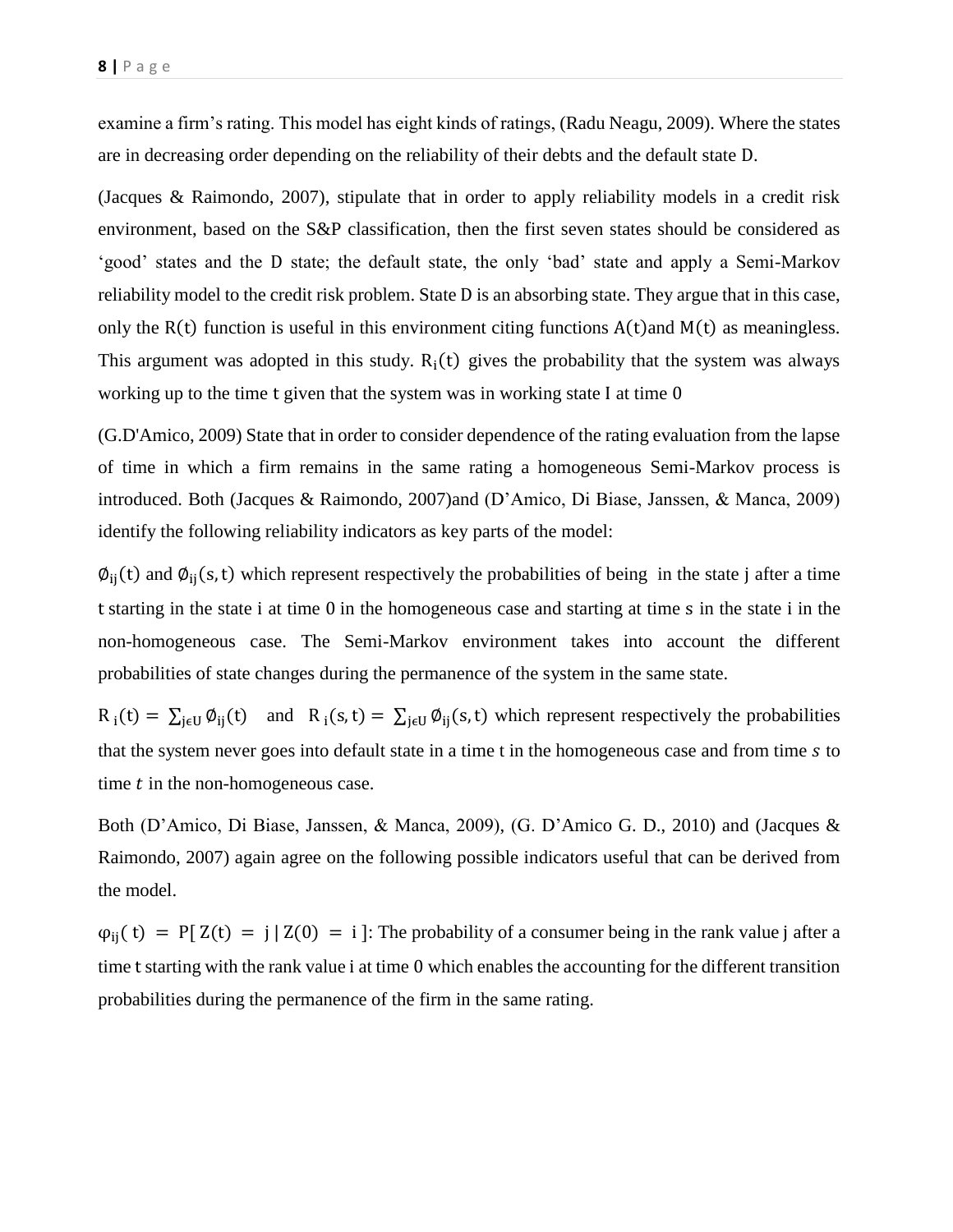$1 - H_i(t) = 1 - \sum_{j=1}^{m} Q_{ij}(t)$ . This is the stay on probability function representing the probability that in a time interval t there was no new rating evaluation for the consumer who started with rank i at the starting time.

 $\varphi_{\text{iD}} = \frac{p_{\text{iD}} - Q_{\text{iD}}(t)}{1 - H \cdot (t)}$  $\frac{1-\text{Li}_D(t)}{1-\text{H}_1(t)}$  Which gives the probability that next transition of a consumer who entered the rank value i at time 0 and stayed on in the same rank till time t, will be in the default state.

 $R_i(t) = P[Z(h)\epsilon \cup \forall h = 0,1,...,t|Z(0) = i] = \sum_{j \in U} \phi_{ij}^r(t)$ : Which is the reliability function. It represents the probability that a consumer will never go into the default state in a time t.

These indicators are adopted for the study.

The application of the formulated Semi-Markov migration model is dependent on data availed from existing ratings. Credit rating data is used to generate the initial transition matrix P. With inadequate rating data available, and the confidential nature of consumer loaners' information, the need to rate using a standard rating model for the different loaners, for homogeneity in rating in terms of variants, was apparent.

This study adopted a logistic regression model to establish the initial rating of a consumer, which was in line with the current practice at majority of Kenyan Banks. If  $x$  denotes the number of factors (their number being  $K$ ) and  $b$  the weights attached to them, the score obtained on scoring instance i is:

Score<sub>i</sub> =  $b_1 x_{i1} + b_2 x_{i2} + \ldots + b_K x_{iK} = b' x_i + \ldots + b_K x_{iK}$ 

Where  $\boldsymbol{b}$  and  $\boldsymbol{x}$  are column vectors such that;

$$
\boldsymbol{x}_i = \begin{bmatrix} x_{i1} \\ x_{i2} \\ \vdots \\ x_{iK} \end{bmatrix} \text{ and } \mathbf{b} = \begin{bmatrix} b_1 \\ b_2 \\ \vdots \\ b_K \end{bmatrix}
$$

### Prob Default<sub>i</sub> =  $F(Score_i)$

This study then defines F as the logistic distribution function  $\Lambda(z)$  defined as

$$
\Lambda(z) = \frac{\exp(z)}{1 + \exp(z)}.
$$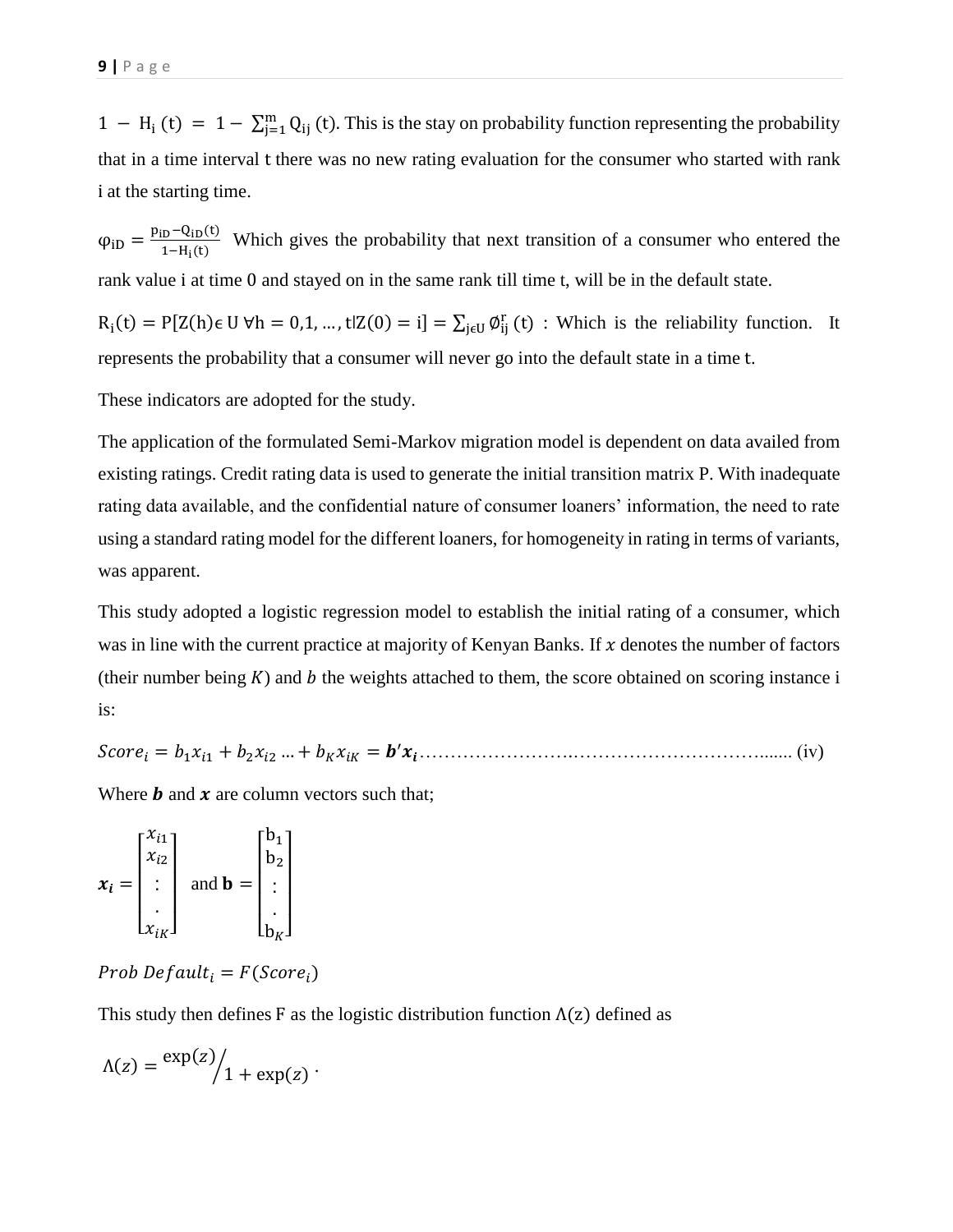Applying this to the above result:

 = Λ( ) = exp( ′) 1+exp(′) = 1 1+exp(−′)…………………………….……… (v)

Andrade and Thomas (2005) suggest that using a consumer's behavioral score as a surrogate for credit worthiness of the borrower, one can adopt corporate structural models, the Merton model being most notable, to model for consumer credit risk. Consequently, consumers are assigned an initial behavioral value commensurate with the attained score. Subsequent rating is done using the Merton model for simulated values of the behavioral scores. The assumed period for the simulations is the past 5 years

In the Merton model, (Merton, 1974) the value  $V$  of the firm is modeled with a Black and Scholes stochastic differential equation with trend  $u$  and instantaneous volatility, (Jacques & Raimondo, 2007).

$$
V(t) = V_0 e^{\left(\mu - \frac{\sigma^2}{2}\right)t + \sigma W(t)},
$$
 (v)

 $V_0$  being the value of the firm at time 0 and  $W = (W(t) | t \in [0, T])$  a standard Brownian motion.

If  $V_i(t)$  corresponds to the behavioral score of consumer i at time t, as postulated by (Andrade & Thomas, 2004),  $V_i(t)$  satisfies:

d  $V_i(t) - \mu_i + \sigma_i dW,$  (vi)

 $\mu_i$  is the drift of the process, corresponding to a natural drift in credit worthiness caused in part by the account and the customer ageing and so improving.  $\sigma_i dW$  is a Brownian motion describing the natural variation in behavioral score. This study sought to rate consumers using the Merton model in light of the classification of loans (CBK, CBK/PG/04, 2013).

For this study;

 $I = \{AAA, AA, A, BBB, BB, B, CCC, D\}$ . Consequently;  $U = \{AAA, AA, A, BBB, BB, B, CCC\}$  and  $D =$ {D}. The CBK provides the following loan classification based on the number of days the loan is past its due repayment date:

 $N =$  Normal,  $W =$  Watch,  $SS = Sub - Standard$ ,  $D =$  Doubtful and  $L =$  Loss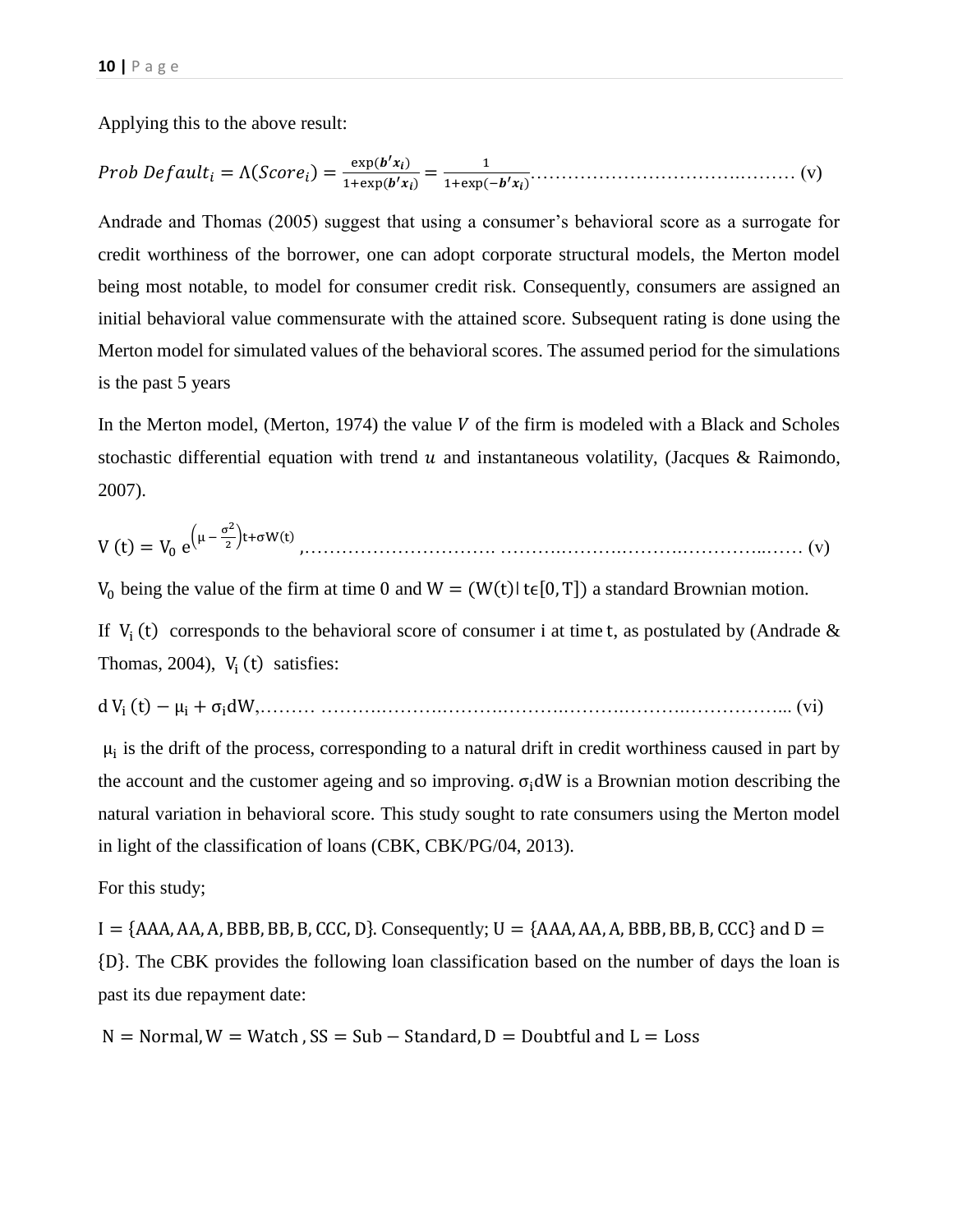To link the state space I with the current loan classification in the Kenyan Banking industry, the following events are identified:  $N = \{AAA, AA, A\}$ ,  $W = \{BBB, B\}$ ,  $SS = \{B, CCC\}$ ,  $D = L =$  ${D}$ 

#### **4. Findings and Analysis**

Our empirical analysis establish a case for the adoption of the semi-markov modeling of credit risk for a portfolio level consumer loans, as a plausible internal credit rating model for the Kenyan banking industry. Table I presents the generated initial transition matrix based on the simulations on 1000 consumers over 5 years.

| $\boldsymbol{P}$ | <b>AAA</b> | AA      | $\mathbf{A}$ | <b>BBB</b> | <b>BB</b> | B       | <b>CCC</b> | D       |
|------------------|------------|---------|--------------|------------|-----------|---------|------------|---------|
| <b>AAA</b>       | 0.93129    | 0.06044 | 0.00504      | 0.00148    | 0.00164   | 0.00009 | 0.00000    | 0.00001 |
| AA               | 0.00464    | 0.94420 | 0.04326      | 0.00519    | 0.00100   | 0.00165 | 0.00002    | 0.00005 |
| $\mathbf{A}$     | 0.00051    | 0.01505 | 0.94403      | 0.02950    | 0.00697   | 0.00330 | 0.00004    | 0.00060 |
| <b>BBB</b>       | 0.00030    | 0.00295 | 0.03704      | 0.90384    | 0.04110   | 0.00976 | 0.00105    | 0.00397 |
| <b>BB</b>        | 0.00023    | 0.00148 | 0.00572      | 0.04727    | 0.85624   | 0.05887 | 0.00908    | 0.02111 |
| B                | 0.00000    | 0.00096 | 0.00195      | 0.00351    | 0.03377   | 0.89002 | 0.02404    | 0.04575 |
| <b>CCC</b>       | 0.00000    | 0.00004 | 0.00474      | 0.00535    | 0.01258   | 0.03479 | 0.85292    | 0.08958 |
| D                | 0.00000    | 0.00000 | 0.00000      | 0.00000    | 0.00000   | 0.00000 | 0.00000    | 1.00000 |

**Table I: Initial Transition matrix P**

Table II and III represent the transition probabilities obtained by solving the evolution equation for some times, in the homogeneous case. The transition probabilities were generated from the initial transition matrix P, at different times for  $(0 \le t \le 12)$ . Each  $\phi_{ij}(t)$  represents the probability of a consumer being in the rank value  $j$  after a time  $t$  starting with the rank value  $i$  at time  $0$ 

**Table II: Probabilities**  $\varphi_{ij}(3)$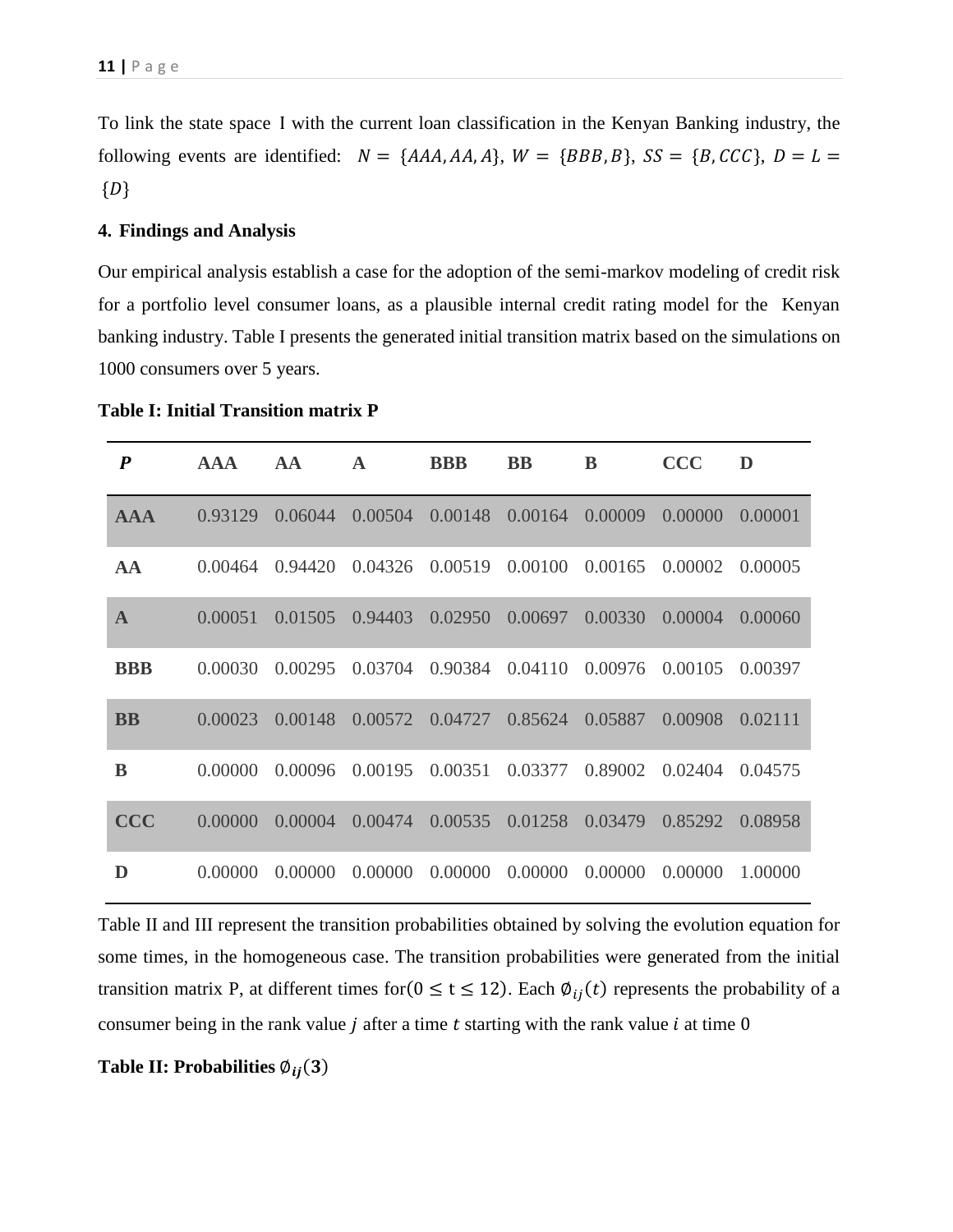| $\phi_{ij}(3)$ | <b>AAA</b> | AA      | $\mathbf A$ | <b>BBB</b> | <b>BB</b> | B       | <b>CCC</b> | D       |
|----------------|------------|---------|-------------|------------|-----------|---------|------------|---------|
| <b>AAA</b>     | 0.80851    | 0.15974 | 0.02087     | 0.00532    | 0.00441   | 0.00087 | 0.00006    | 0.00019 |
| AA             | 0.01231    | 0.84446 | 0.11640     | 0.01706    | 0.00408   | 0.00491 | 0.00021    | 0.00059 |
| $\mathbf{A}$   | 0.00157    | 0.04065 | 0.84637     | 0.07682    | 0.02064   | 0.01039 | 0.00059    | 0.00297 |
| <b>BBB</b>     | 0.00088    | 0.00938 | 0.09609     | 0.74676    | 0.09736   | 0.03050 | 0.00410    | 0.01496 |
| <b>BB</b>      | 0.00062    | 0.00444 | 0.01931     | 0.11127    | 0.63849   | 0.13706 | 0.02376    | 0.06505 |
| B              | 0.00004    | 0.00269 | 0.00630     | 0.01326    | 0.07863   | 0.71263 | 0.05566    | 0.13079 |
| <b>CCC</b>     | 0.00002    | 0.00049 | 0.01245     | 0.01473    | 0.03135   | 0.08151 | 0.62299    | 0.23646 |
| D              | 0.00000    | 0.00000 | 0.00000     | 0.00000    | 0.00000   | 0.00000 | 0.00000    | 1.00000 |

**Table III: Probabilities**  $\varphi_{ij}(7)$ 

| $\emptyset_{ij}(7)$ | AAA AA  |                 | $\mathbf{A}$ | <b>BBB</b> | <b>BB</b>                                       | B | <b>CCC</b> | D       |
|---------------------|---------|-----------------|--------------|------------|-------------------------------------------------|---|------------|---------|
| <b>AAA</b>          | 0.61190 | 0.29068         |              |            | $0.06603$ $0.01617$ $0.00926$ $0.00404$         |   | 0.00043    | 0.00144 |
| AA                  | 0.02260 | 0.68420         |              |            | 0.22039 0.04332 0.01303 0.01172 0.00110 0.00370 |   |            |         |
| $\mathbf{A}$        | 0.00371 |                 |              |            | 0.07754 0.69613 0.13727 0.04458 0.02537         |   | 0.00297    | 0.01245 |
| <b>BBB</b>          |         | 0.00195 0.02281 |              |            | $0.17073$ $0.53262$ $0.14630$ $0.06744$         |   | 0.01157    | 0.04663 |
| <b>BB</b>           | 0.00122 | 0.01037         |              |            | 0.04801 0.16517 0.38227 0.19812 0.04113         |   |            | 0.15372 |
| B                   | 0.00022 |                 |              |            | 0.00564 0.01617 0.03447 0.11364 0.47548         |   | 0.07867    | 0.27572 |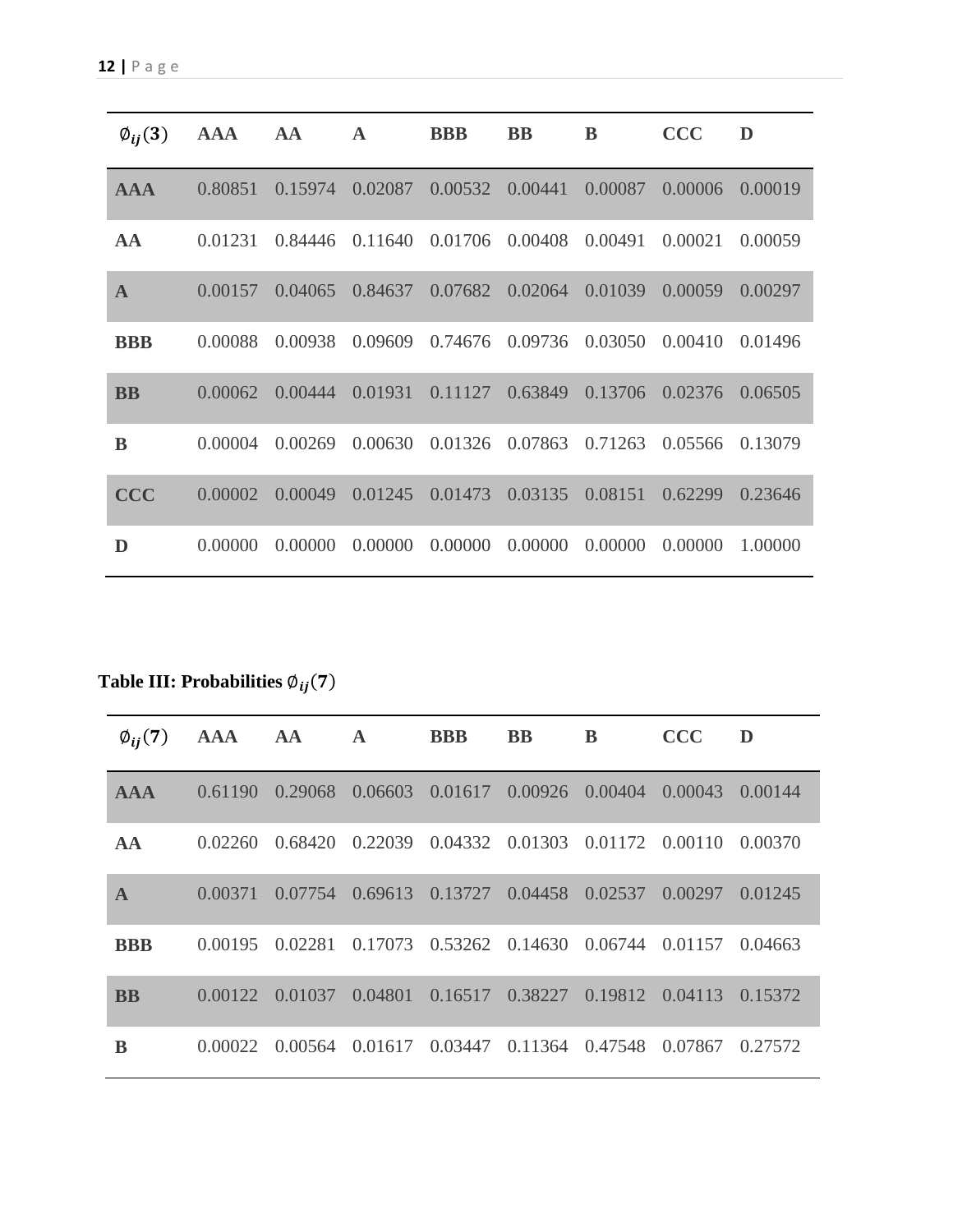| CCC - |  | 0.00012 0.00221 0.02311 0.02862 0.05080 0.11805 0.33879 0.43830                 |  |  |
|-------|--|---------------------------------------------------------------------------------|--|--|
|       |  | $0.00000$ $0.00000$ $0.00000$ $0.00000$ $0.00000$ $0.00000$ $0.00000$ $1.00000$ |  |  |

For the homogeneous case, the following transition probabilities were generated from the initial transition matrix P and subsequent transition matrices i.e.  $P^n$ ;  $1 \le n \le 12$ , for each  $\phi_{ij}(t)$  at different times t;  $(1 \le t \le 12)$ , as presented in Tables IV and V. Each  $\varphi_{ij}(t)$  the probability of a consumer being in the rank value j after a time t starting with the rank value i at time 1 which enables the accounting for the different transition probabilities during the permanence of the firm in the same rating

Table IV: Probabilities  $\varphi_{ii}(3)$ 

| $\varphi_{ii}(3)$ | <b>AAA</b> | AA      | $\mathbf A$ | <b>BBB</b> | <b>BB</b> | B       | <b>CCC</b> | D       |
|-------------------|------------|---------|-------------|------------|-----------|---------|------------|---------|
| <b>AAA</b>        | 0.65325    | 0.12907 | 0.01686     | 0.00430    | 0.00357   | 0.00070 | 0.00005    | 0.00015 |
| AA                | 0.01038    | 0.71160 | 0.09809     | 0.01438    | 0.00343   | 0.00414 | 0.00018    | 0.00050 |
| $\mathbf{A}$      | 0.00133    | 0.03427 | 0.71350     | 0.06476    | 0.01740   | 0.00876 | 0.00050    | 0.00250 |
| <b>BBB</b>        | 0.00065    | 0.00695 | 0.07122     | 0.55347    | 0.07216   | 0.02261 | 0.00304    | 0.01109 |
| <b>BB</b>         | 0.00039    | 0.00281 | 0.01219     | 0.07024    | 0.40304   | 0.08652 | 0.01500    | 0.04106 |
| B                 | 0.00003    | 0.00190 | 0.00446     | 0.00938    | 0.05564   | 0.50423 | 0.03939    | 0.09254 |
| <b>CCC</b>        | 0.00001    | 0.00030 | 0.00774     | 0.00915    | 0.01948   | 0.05064 | 0.38706    | 0.14691 |
| D                 | 0.00000    | 0.00000 | 0.00000     | 0.00000    | 0.00000   | 0.00000 | 0.00000    | 1.00000 |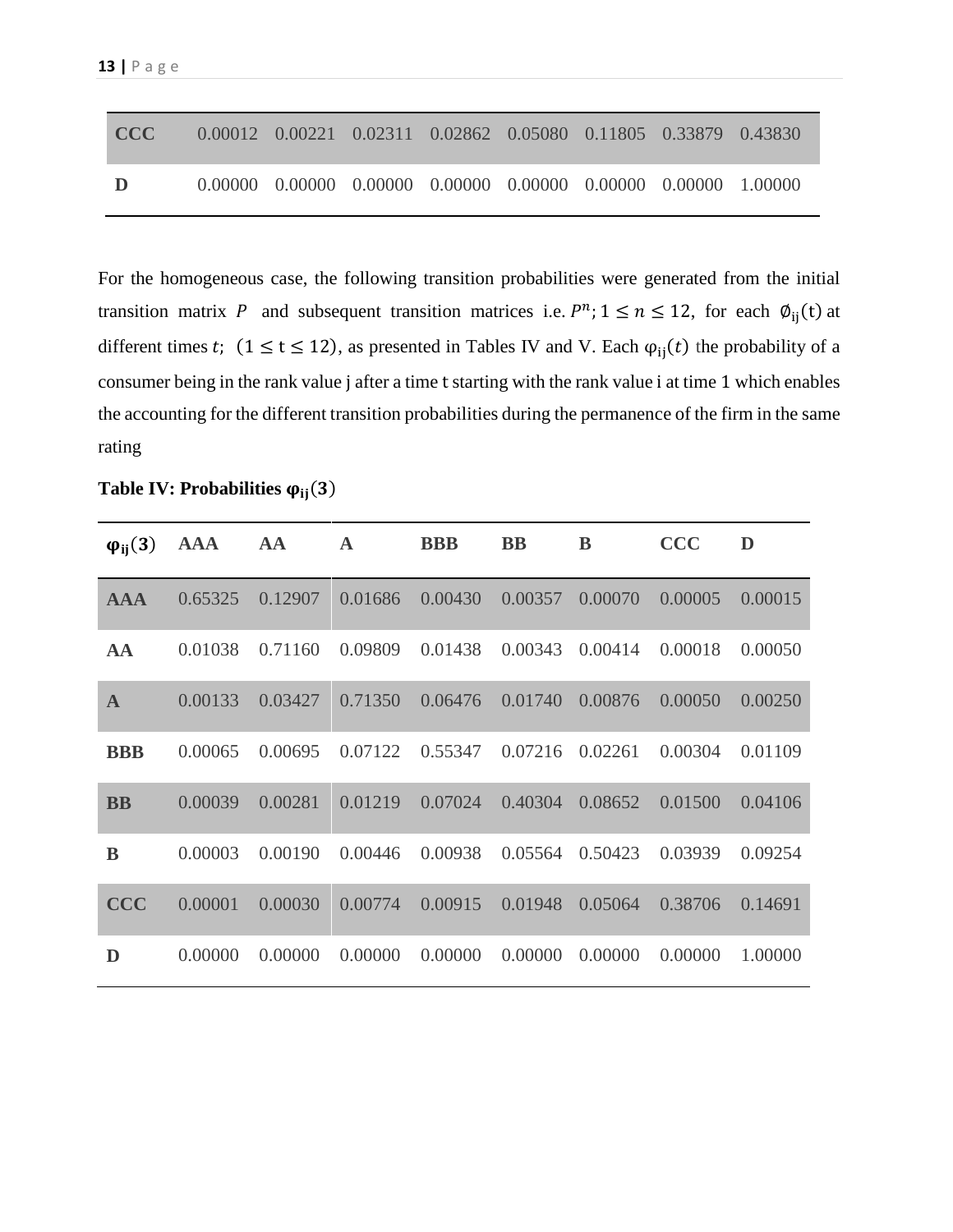Table V: Probabilities  $\varphi_{ij}(5)$ 

| $\varphi_{ii}(5)$ | <b>AAA</b> | AA      | $\mathbf{A}$ | <b>BBB</b> | <b>BB</b> | B       | <b>CCC</b> | D       |
|-------------------|------------|---------|--------------|------------|-----------|---------|------------|---------|
| <b>AAA</b>        | 0.70287    | 0.23492 | 0.04195      | 0.01027    | 0.00686   | 0.00224 | 0.00020    | 0.00064 |
| AA                | 0.01818    | 0.75850 | 0.17451      | 0.03004    | 0.00821   | 0.00825 | 0.00058    | 0.00178 |
| $\mathbf{A}$      | 0.00265    | 0.06117 | 0.76474      | 0.11176    | 0.03330   | 0.01785 | 0.00162    | 0.00692 |
| <b>BBB</b>        | 0.00143    | 0.01611 | 0.13934      | 0.62617    | 0.12951   | 0.05027 | 0.00779    | 0.02942 |
| <b>BB</b>         | 0.00094    | 0.00742 | 0.03388      | 0.14710    | 0.48780   | 0.17895 | 0.03421    | 0.10969 |
| B                 | 0.00012    | 0.00423 | 0.01111      | 0.02416    | 0.10266   | 0.57843 | 0.07200    | 0.20731 |
| <b>CCC</b>        | 0.00006    | 0.00126 | 0.01841      | 0.02244    | 0.04349   | 0.10671 | 0.45781    | 0.34982 |
| D                 | 0.00000    | 0.00000 | 0.00000      | 0.00000    | 0.00000   | 0.00000 | 0.00000    | 1.00000 |

The credit indicators  $R_i(t)$ , giving the probability that the 'system' was always working up to the time t given that the system was in working state I at time 0 and the stay on probability function,  $1 - H_i$  (t) =  $1 - \sum_{j=1}^{m} Q_{ij}$  (t); representing the probability that in a time interval t there was no new rating evaluation for the consumer starting with rank i at the starting time are presented in Table VI and VII respectively.

Table VI:  $R_i(t)$ ,

|              | $R_i(t)$ AAA AA |                 | $\mathbf{A}$ | <b>BBB</b>                      | <b>BB</b> | B | CCC                                                     | D       |
|--------------|-----------------|-----------------|--------------|---------------------------------|-----------|---|---------------------------------------------------------|---------|
|              | 0.99999         |                 |              |                                 |           |   | 0.99995 0.99940 0.99603 0.97889 0.95425 0.91042 0.00000 |         |
| <sup>2</sup> | 0.99993         |                 |              |                                 |           |   | 0.99976 0.99841 0.99101 0.95712 0.91065 0.83213 0.00000 |         |
| 3            | 0.99981         | 0.99941 0.99703 |              | 0.98504 0.93495 0.86921 0.76354 |           |   |                                                         | 0.00000 |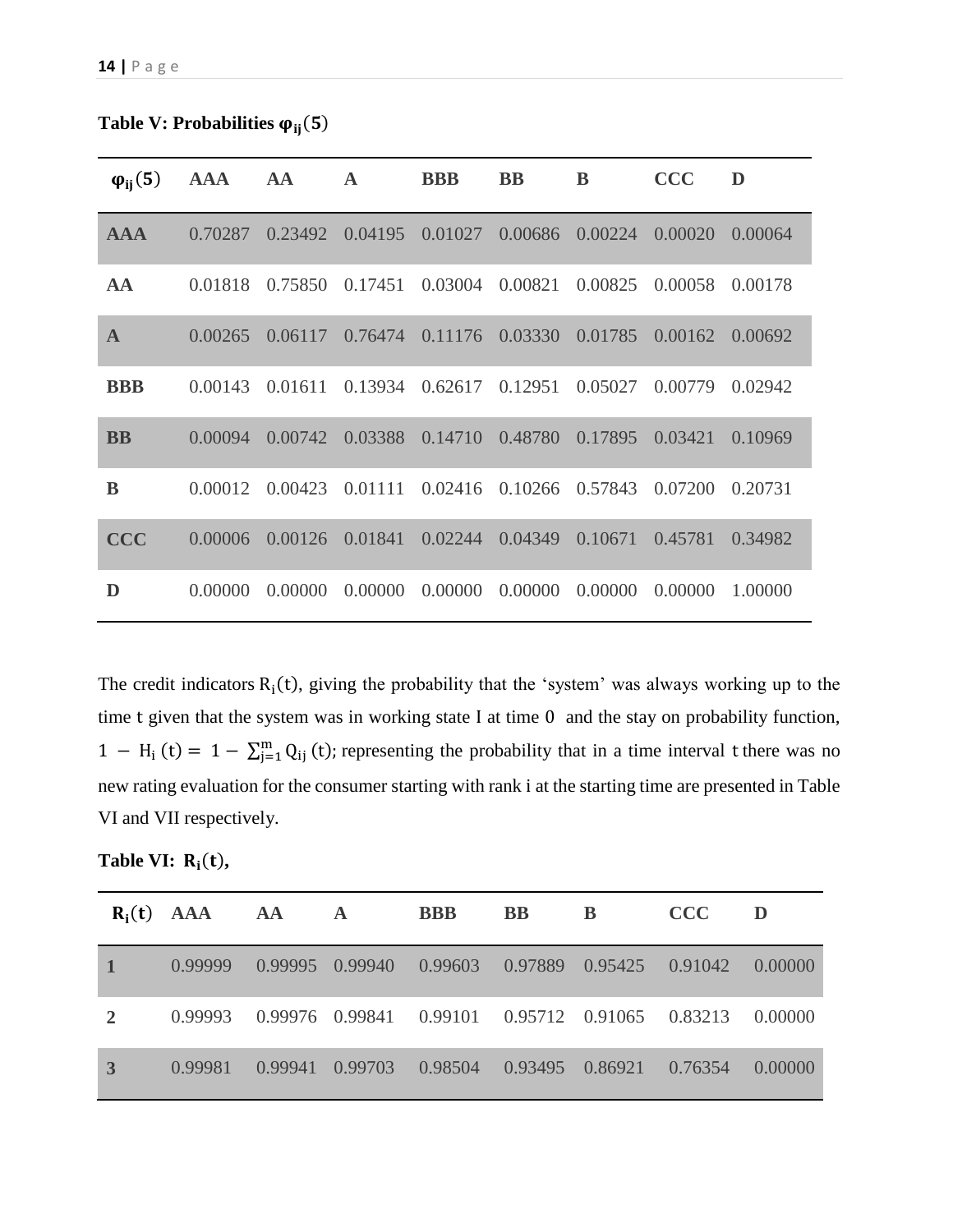| $\overline{\mathbf{4}}$ | 0.99962 | 0.99890 | 0.99525 | 0.97819 | 0.91262 | 0.82990 | 0.70328 | 0.00000 |
|-------------------------|---------|---------|---------|---------|---------|---------|---------|---------|
| 5                       | 0.99936 | 0.99822 | 0.99308 | 0.97058 | 0.89031 | 0.79269 | 0.65018 | 0.00000 |
| 6                       | 0.99901 | 0.99735 | 0.99051 | 0.96228 | 0.86815 | 0.75751 | 0.60327 | 0.00000 |
| $\overline{7}$          | 0.99856 | 0.99630 | 0.98755 | 0.95337 | 0.84628 | 0.72428 | 0.56170 | 0.00000 |
| 8                       | 0.99802 | 0.99505 | 0.98422 | 0.94394 | 0.82477 | 0.69294 | 0.52475 | 0.00000 |
| 9                       | 0.99737 | 0.99361 | 0.98052 | 0.93407 | 0.80371 | 0.66338 | 0.49181 | 0.00000 |
| <b>10</b>               | 0.99661 | 0.99195 | 0.97647 | 0.92381 | 0.78315 | 0.63553 | 0.46235 | 0.00000 |
| 11                      | 0.99572 | 0.99009 | 0.97208 | 0.91324 | 0.76313 | 0.60930 | 0.43592 | 0.00000 |
| 12                      | 0.99472 | 0.98803 | 0.96737 | 0.90240 | 0.74367 | 0.58459 | 0.41213 | 0.00000 |

**Table VII:**  $1 - H_i(t)$ 

| $1 - H_i(t)$            | <b>AAA</b> | AA      | $\mathbf A$ | <b>BBB</b> | <b>BB</b> | B       | <b>CCC</b> | D       |
|-------------------------|------------|---------|-------------|------------|-----------|---------|------------|---------|
| $\mathbf{1}$            | 0.93129    | 0.94420 | 0.94403     | 0.90384    | 0.85624   | 0.89002 | 0.85292    | 1.00000 |
| $\overline{2}$          | 0.80797    | 0.84266 | 0.84301     | 0.74116    | 0.63125   | 0.70757 | 0.62129    | 1.00000 |
| $\overline{\mathbf{3}}$ | 0.65325    | 0.71160 | 0.71350     | 0.55347    | 0.40304   | 0.50423 | 0.38706    | 1.00000 |
| $\overline{\mathbf{4}}$ | 0.49236    | 0.56921 | 0.57348     | 0.37778    | 0.22423   | 0.32320 | 0.20654    | 1.00000 |
| 5                       | 0.34607    | 0.43174 | 0.43856     | 0.23656    | 0.10938   | 0.18695 | 0.09456    | 1.00000 |
| 6                       | 0.22691    | 0.31086 | 0.31969     | 0.13637    | 0.04708   | 0.09789 | 0.03721    | 1.00000 |
| $\overline{7}$          | 0.13885    | 0.21269 | 0.22255     | 0.07264    | 0.01800   | 0.04655 | 0.01260    | 1.00000 |
| 8                       | 0.07932    | 0.13843 | 0.14820     | 0.03587    | 0.00615   | 0.02016 | 0.00368    | 1.00000 |
| 9                       | 0.04232    | 0.08580 | 0.09458     | 0.01647    | 0.00189   | 0.00797 | 0.00093    | 1.00000 |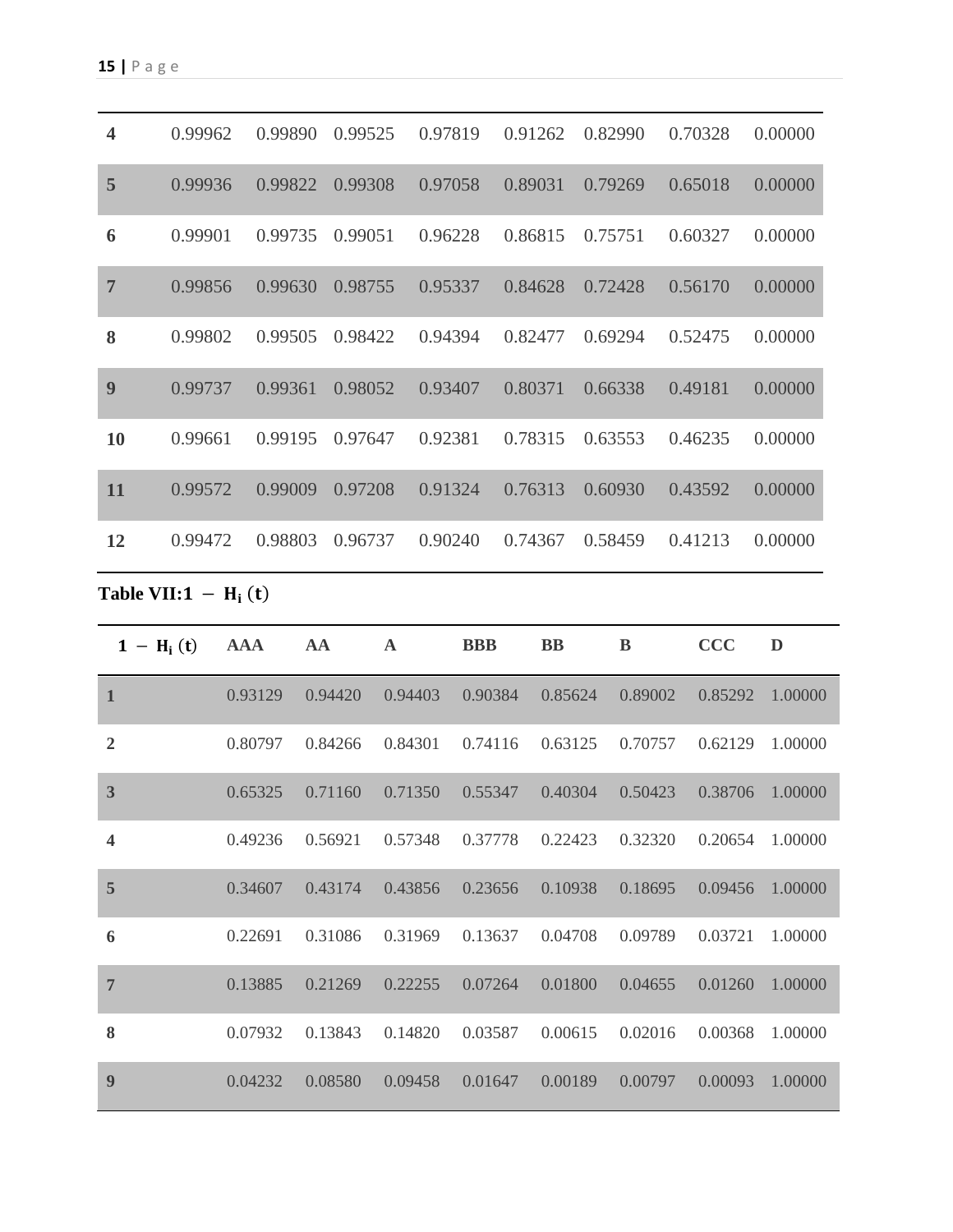| 10 | 0.02109 | 0.05069 | 0.05793 0.00706 0.00053 0.00289 |                     |         | $0.00020 - 1.00000$ |  |
|----|---------|---------|---------------------------------|---------------------|---------|---------------------|--|
| 11 | 0.00983 | 0.02858 | 0.03412                         | $0.00283$ $0.00013$ | 0.00096 | $0.00004$ 1.00000   |  |
| 12 | 0.00428 | 0.01539 | 0.01934                         | 0.00107 0.00003     | 0.00029 | 0.00001 1.00000     |  |

PRFMs, Discrete Time Markov Processes (DTMP) and Continuous Time Markov Processes (CTMP) have been used in empirical studies to model credit risk spread as two components; PD and LGD, (Valle, 2013). Consequently, the study focused on the PD and LGD components of the Basel formula for computing regulatory credit risk capital. The credit risk capital Basel formula is provided as part of the Appendix. The formula calibrates for suitable standardized values of  $MF$ ,  $\rho_i$  and an  $\alpha$  for computing EAD.

From the Semi-Markov model adopted, the computed  $\varphi_{ij}(t)$ 's for  $(0 \le t \le 12)$ , are analogous to  $PD_i$ 's in the formula. However, it is the ability of the Semi-Markov model to predict the probabilities of default over longer durations that makes it appealing for forecasting. This is in sync with the Internal Capital Assessment Adequacy Planning (ICAAP) requirement for institutions to ensure that they at all times plan their capital ahead for a minimum of three years, (CBK/PG/03, 2013). Each  $\varphi_{ij}(t)$  represents the probability of a consumer being in the rank value *j* after a time  $t$  starting with the rank value  $i$  at time 0. The study results generate default probabilities for periods greater than three years. Consequently, determining the level of capital reserves to be held due to credit risk is facilitated. Meanwhile, aside from holding capital due to default, the study results facilitate the holding of capital for other loan classifications by providing probabilities of consumer loans being in the other states that would trigger provision. Provisioning is also done prior to occurrence of loss event, further protecting the firm against delinquent events,

The study illustrates the applicability of the model through Customer A, B and C who were randomly selected, ; appraised as per the metrics in the credit evaluation sheet; assigned initial probabilities of default based on their initial scores and assigned initial implied values  $V<sub>o</sub>$ . Appendix I provides a summary of their details.

Appendix II provides summary of the reserve required for a portfolio of the three customers A, B and C in three years' time, denoted  $Reserve_1$ . Of interest to a bank apart from the probability of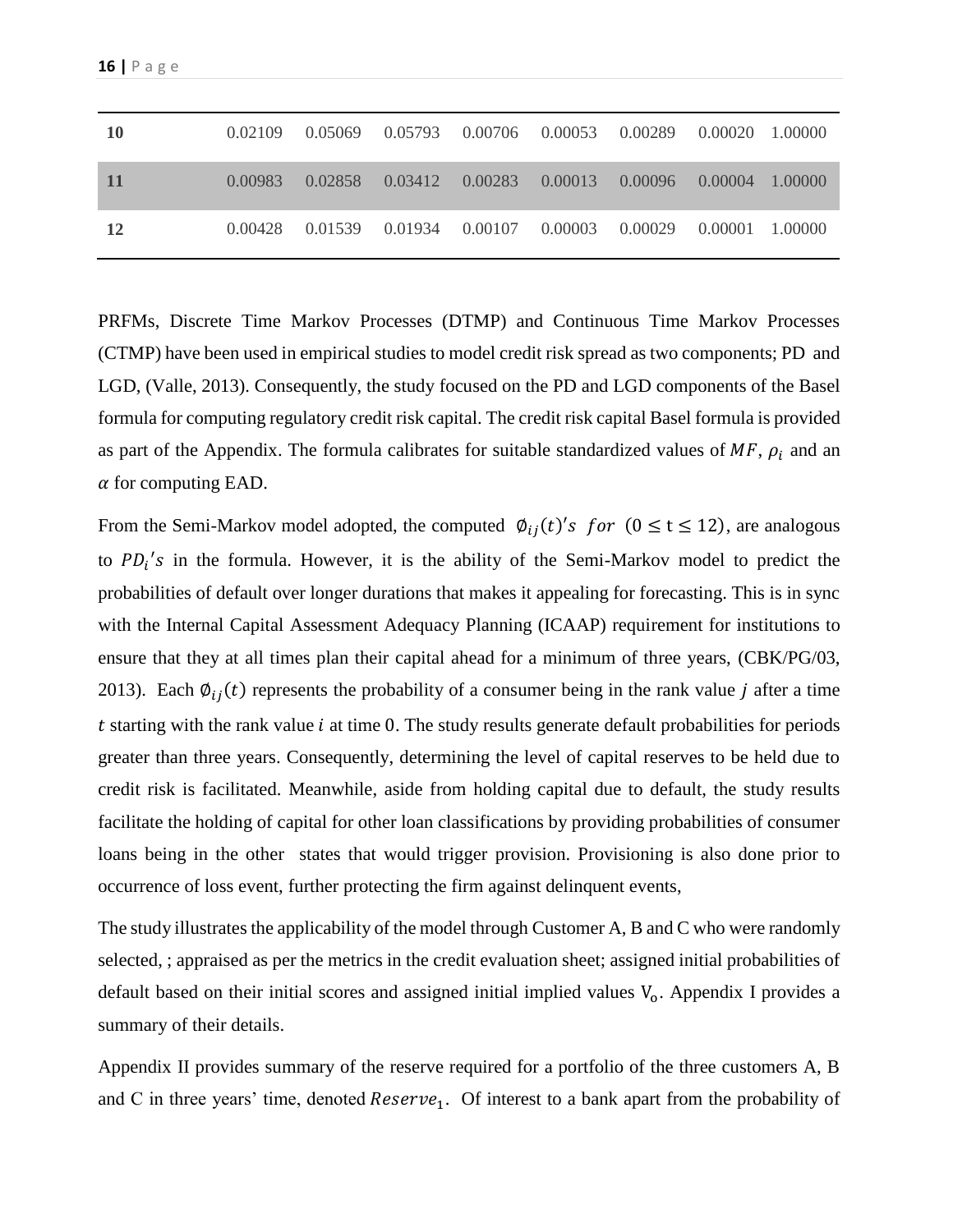default after a given period of time, is the probability that in a time interval t there is no new rating evaluation for a consumer starting with rank i at the starting time. This is represented as the probability  $1 - H_i(t)$ , presented in Table 4.12. It is the stay on probability. Consequently, it is possible for a bank to compute the capital reserves for a portfolio of consumer loans after say 3 years, assuming the stay on probabilities over the three years. This provides the expected reserve if the consumers credit worthiness doesn't deteriorate nor improve over a given interval of time. Appendix II provides capital reserves computed after an interval of three years, given the stay-on probabilities for the sample consumers, A, B and C, denoted  $Reserve_2$ . Moreover, a bank would be concerned with the permanence of a consumer in a state, their subsequent movement to a different state and the effect of this on the amount of capital reserves required. This is represented by each  $\varphi_{ii}(t)$ , the probability of a consumer being in the rank value j after a time t starting with the rank value i at time 1 which enables the accounting for the different transition probabilities during the permanence of the firm in the same rating. Appendix II provides the capital reserve requirement at time 3 for the portfolio of sample consumers, denoted  $Reserve_3$ . Finally, a bank's credit risk function is at all times concerned about the soundness of its portfolio of consumer loans given the assumed probabilities of default. To establish the extent of exposure at any time in future, the Semi-Markov credit risk indicator provides the probability that the consumer has no default in a time t starting in the state  $i$  at time 0. As evident from the values provided in Table 4.11, there is less than 10% chance that any consumer loan will default in the first year. In fact, the highest probability of default is for a consumer initially rated CCC, with probability 0.08958. The probabilities of having no default deteriorates with time as expected. However, up until time three, the probability of default for a consumer in any rating is still below 40%, an indication that there is less than 40% chance of the portfolio of consumer loans becoming non-performing in the next three years. Further inferences over different durations can be made similarly.

A comparison of the adequacy of reserves provided through the Semi-Markov approach and the current Kenyan banking industry practice was apparent however not feasible. Apart from the lack of data upon which to base such analysis, there was also the need for a common time frame. Majority of Kenyan banks' forecasts for credit risk is over a period of 1 year. Meanwhile, classification of loans into the separate classes i.e. Normal, Watch, Sub-Standard, Doubtful and Loss, is a retrospective process that follows after a consumer fails to make good their loan repayments. To the contrary, the Semi-Markov model is a prospective model. Though the results of the Semi-Markov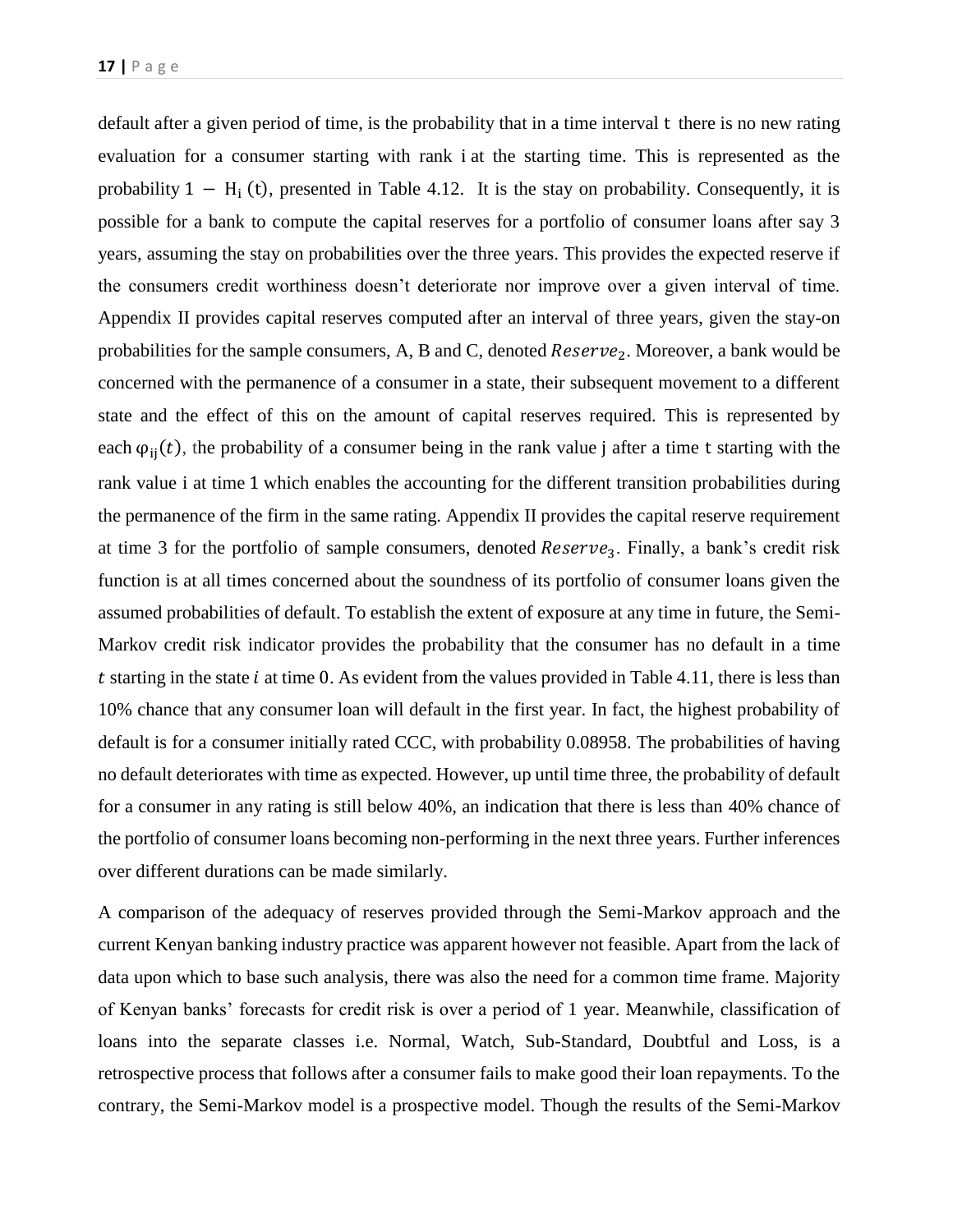credit risk model may be reliable, the fact that the data values were simulated may not be representative enough of the Kenyan banking industry. Nevertheless, the fact that this model is better in forecasting credit risk indicators for a portfolio of consumer loans is evident, which attains the objective of the study: Establishing a case for the adoption of the Semi-Markov credit risk framework in modeling of credit risk for a portfolio of consumer loans through modeling credit rating migration patterns and how this influences the solvency and capital adequacy of banks in Kenya in light of the Basel solvency requirements.

#### **5. Conclusions**

With considerable progress having been made in the area of modeling consumer credit risk, the use of RFMs to model credit spreads has been acclaimed as more realistic to other models. RFMs view default as a sudden, unexpected event, thereby generating PD estimates that are more consistent with empirical observations, (Linda, 2004). Consequently, they are preferable. The Basel Accord recommends that banks have an internal rating model for their credit risk exposures. Meanwhile, the CBK Risk Guidelines note that an important tool in monitoring the quality of individual credits, as well as that of the portfolio, is the use of an internal risk rating system which will allow more accurate determination of the overall characteristics of the credit portfolio, concentrations, problem credits, and the adequacy of loan loss reserves, (CBK, 2013).

The study concludes that indeed there is a need to model credit risk for effective credit risk management by banks. The inadequacy of the current risk management practice among Kenyan banks is apparent. Non-multifarious and highly subjective credit risk models have consistently been used and their inability to adequately capture credit risk and forecast the probability of default over longer durations has been established. It is concluded that this is a distressing trend since it implies inadequacy of capital reserves held by banks for credit risk. Under (CBK/PG/03, 2013), the Internal Capital Assessment Adequacy Planning (ICAAP) requires that banks ensure that they at all times plan their capital ahead for a minimum of three years in order to establish and maintain on an ongoing basis an adequate level of capital, which would include an appropriate buffer, as determined by the board, above the regulatory required minimum capital.

The study further concludes that there is need for robust internal credit risk models. To respond to the need, the study adopted a PRFM, the Semi-Markov model, given the ability of PRFMs to model credit risk spread as two components; PD and LGD, (Valle, 2013). The study sought to pitch for the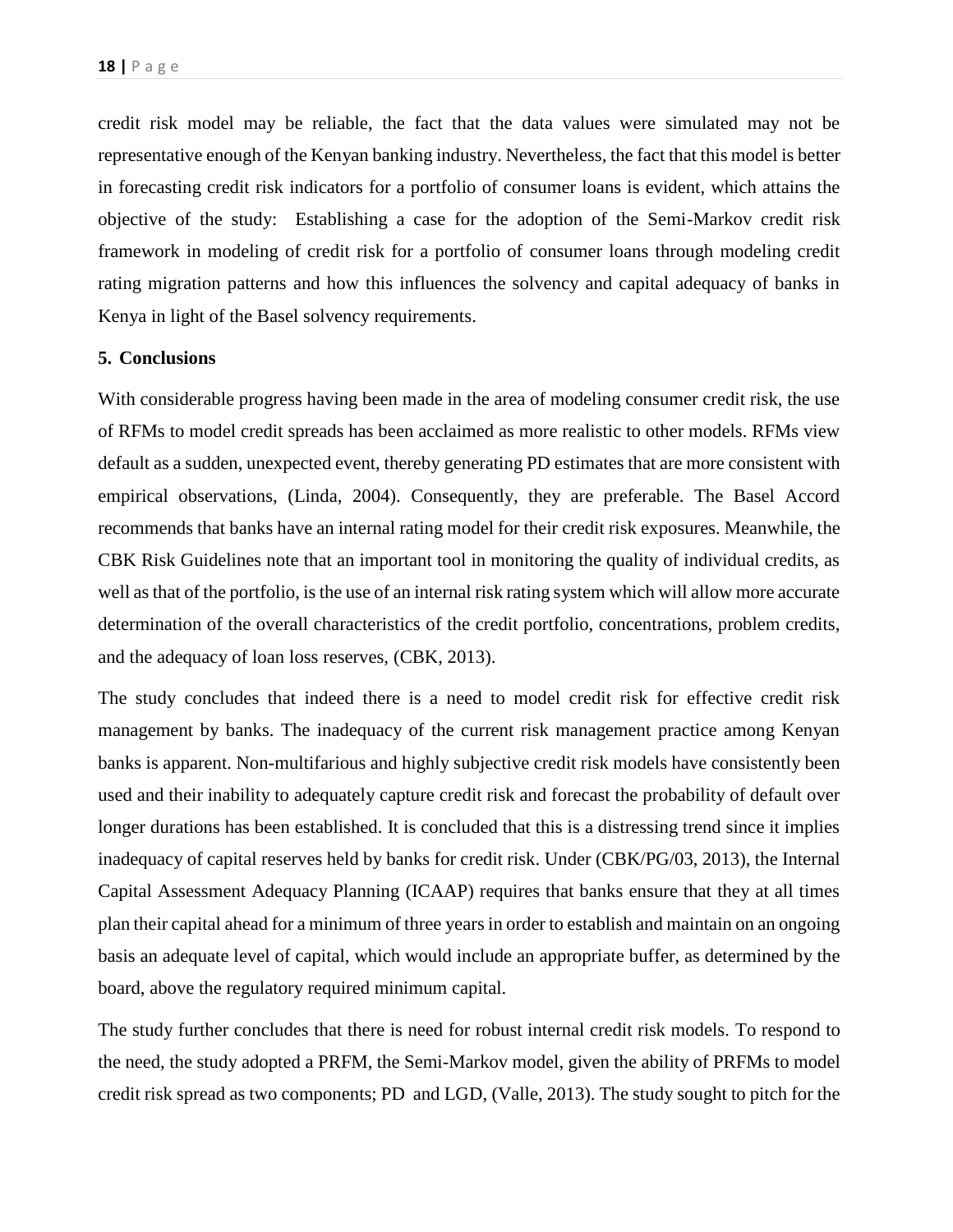case of the Semi-Markov credit risk models in light of the aforementioned regulatory requirements and the need for more robust credit risk models. Initial credit scoring of randomly selected consumers was done in line with the current practice in the Kenyan banking sector. To each initial credit score, an implied value which acts as the proxy for credit worthiness of the specific consumer; was then assigned. Subsequent rating was done through the Merton model through which the initial transition matrix was generated assuming past historical values for credit worthiness for a portfolio of consumer loans. The initial transition matrix was then espoused to the Semi-Markov environment. The study concludes; from the analysis, results and discussion; the Semi-Markov models not only respond to the existent need for better credit risk modeling but go as far as forecasting for periods beyond the required regulatory minimum of three years.

Whether the capital reserves computed from the Semi-Markov framework are more sufficient than the existent capital reserves for portfolios of consumer loans computed through standard industry practice could not be verified in the study. This was due to the reluctance by banks to provide such information. Nonetheless, from the study results and discussion, the Semi-Markov framework facilitates better prediction of default probability, the extent of exposure and hence facilitates adequate capital provision prior to occurrence of loss event i.e. default. Lack of data to facilitate the modeling process, was the only challenge to the generation of results and the proceeding analysis. The use of *Monte-Carlo* simulated data however facilitated passable deductions.

#### **6. References**

- Ali Fatemi, I. F. (2006). Credit risk management: a survey of practices. Managerial Finance, 32(3), 227-233.
- Andrade, F., & Thomas, L. (2004). Structural Models in Consumer Credit. Working Paper.
- Banachewicz, K., & Lucas, A. (2007). Quintile Forecasting for Credit Risk Management Using Possibly Mis-specified Hidden Models. Tinbergen Institute Discussion Papers. Tinbergen Institute.
- Barlow R E., P. F. (1965). Mathematical theory of reliability. The SIAM Series in Applied Mathematics. New-York-London-Sydney XIII, 256: John Wiley & Sons, Inc.
- Bluhm, C. O. (2002). An Introduction to Credit Risk Modeling,. CRC Press.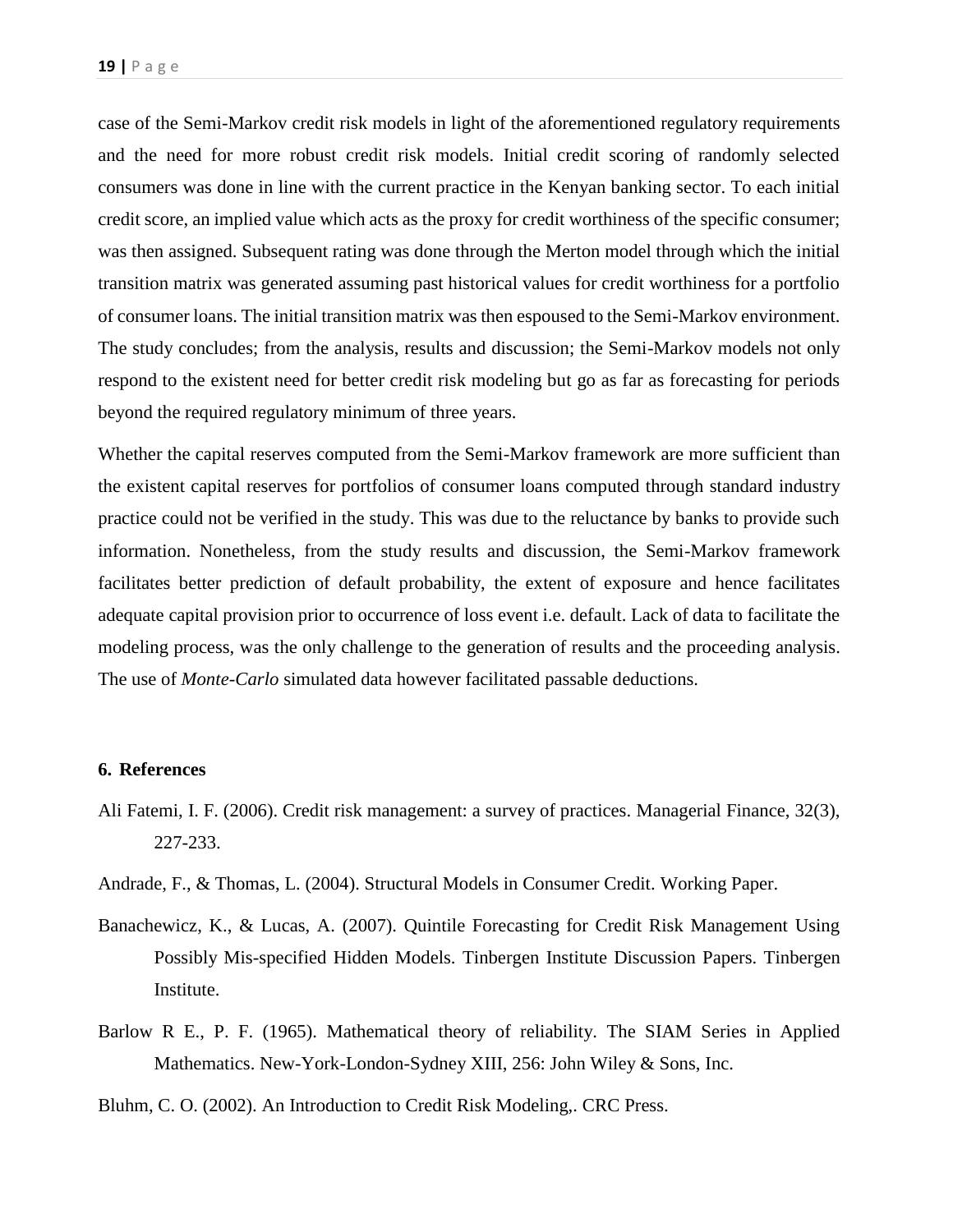- Bluhm, C. O. (2003). Credit Risk Modeling,. New York, NY: Wiley.
- Bolton, C. (2009). Logistic Regression and its Application in Credit Scoring. Pretoria: Universiteit Van Pretoria.
- C.Marrison. (2002). Fundamentals of Risk Management. New York: Mcmilan Press,.
- CBK. (2010). CBK Annual Banking Report. Nairobi: CBK.
- CBK. (2012). Bank Supervision Annual Report. Nairobi: CBK.
- CBK. (2013). Banking Industry Report. Nairobi: CBK.
- CBK. (2013). Central Bank of Kenya Risk Based Supervisory Framework. Nairobi: CBK.
- CBK. (2013). Credit Survey Report. Nairobi: Central Bank of Kenya.
- CBK. (2013). Prudential Guidelines:Risk Classification of Assets and Provisioning. Nairobi: CBK.
- CBK. (2013). Risk Management Guidelines. Nairobi: Central Bank of Kenya.
- CBK. (2013). Risk Management Guidelines. Nairobi: CBK.
- Chen, K., & Pan, C. (2012). An Empirical Study of Credit Risk Efficiency of Banking Industry in Taiwan,. Web Journal of Chinese Management Review,, 1(15), 1-16.
- Cheng, C, H., & Zhang, B. (2009). Review of the Literature on Credit Risk Modeling: Development of the Recent 10 Years. Dalarna: Applied Statistics, Hagskolan .
- CMA/AOC. (n.d.). CAADP Pillar II:Promotion of a Portfolio of Models for the Integration of Small Scale Farmers in Agri-Food Value Chain Through Experience Sharing. Dakar Fann, SENEGAL: NEPAD: A programme of the African Union.
- D'Amico G, D. B. (2010). Semi-Markov Backward Credit Risk Migration Models: A Case Study. International Journal of Mathematical Models and Methods in Applied Sciences, 4(1).
- D'Amico, G., Di Biase, G., Janssen, J., & Manca, R. (2009). Semi-Markov Backward Credit Risk Migration Models Compared with Markov Models. 3RD International Conference on Applied Mathematics, Simulation, Modelling (pp. 112-115). Athens, Greece),: Wseas Press.
- Dang, U. (2011). The Camel Rating System in Banking Supervision: A Case Study. International Business Journal.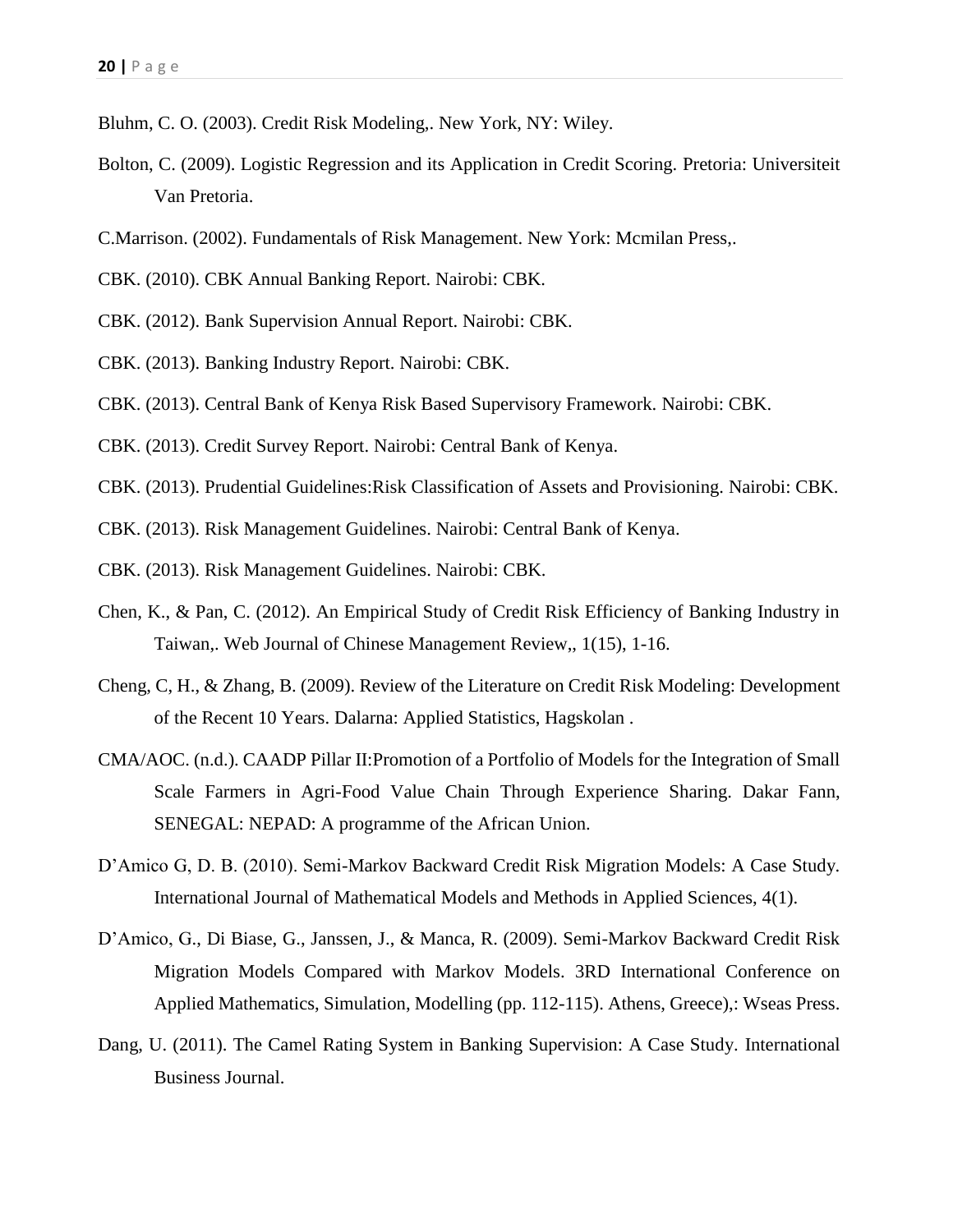- De Juan, A. (2008). Does Bank Insolvency Matter? And How to go About it,. World Bank Finance.
- Derban, W. B. (2005). Loan repayment performance in community development finance institutions in the UK. Small Business Economics, 25, 319-332.
- Dominic O'Kane. (2001). Credit Derivatives Explained: Lehman Brothers Structured Credit Research. Europe: Lehman Brothers International.
- Duffie, D. a. (2003). Credit Risk: Pricing, Measurement, and Management. Princeton University Press.
- Evelyn Richard, M. C. (2008). Credit risk management system of a commercial bank in Tanzania. International Journal of Emerging Markets, 323-332.
- Francis J., J. F. (1999). The Handbook of Credit Derivatives. New York, NY: McGraw Hill.
- Fredrick, O. (2012). The Impact of Credit Risk Management on Financial Performance of Commercial Banks in Kenya. Africa Management Review, 3(1), 22-37.
- G. D'Amico, G. D. (2010). Semi-Markov Backward Credit Risk Migration Models: a Case Study. International Journal of Mathematical Models and Methods in Applied Finance, 1(4).
- G. D'Amico, J. J. (2005). Homogeneous discrete time semi-Markov reliability models for credit risk Management. Decisions in Economics and Finance(28), 79-93.
- G. D'Amico, J. J. (2008). The dynamic behaviour of non-homogeneous single uni-reducible Markov and semi-Markov chains. Lectures Notes in Economic and Mathematical Systems, (pp. 195- 211). Springer.
- G. D'Amico, J. J. (2009). Initial and Final Backward and Forward Discrete Time Non-Homogeneous Semi-Markov Credit Risk models. Methodology and Computing in Applied Probability,.
- G.D'Amico, G. B. (2009). Homogeneous and Non-Homogeneous Semi-Markov Backward Credit Risk Migration Models. In Financial Hedging.
- Giesecke, K. (2004). Credit Risk: Models and Management. Risk Books, 2, 487{525.
- Guglielmo D'Amico, J. J. (n.d.). Initial and Final Backward and Forward discrete time nonhomogeneous semi-Markov Credit Risk Models. International Journal of Mathematical Models and Methods in Applied Sciences.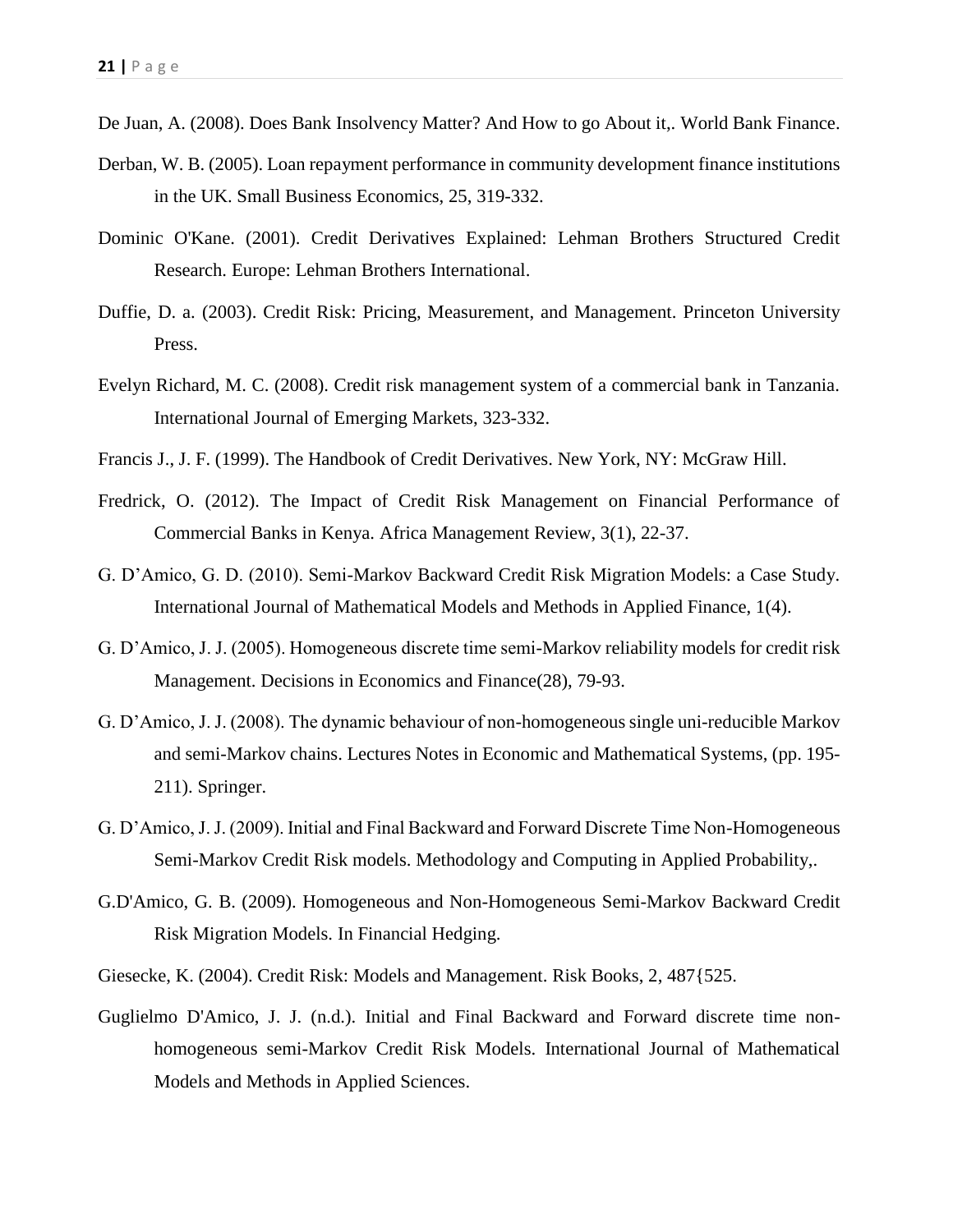- Guntler Loffler, P. P. (2007). Credit Risk Modelling Using Excel and VBA. West Sussex, England: John Wiley & Sons Ltd.
- Jacques Jansen, R. M. (2007). Semi-Markov Risk Models for Insurance, Finance and Reliability. New York: Springer Science+Business Media.
- Jacques, J., & Raimondo, M. (2007). Semi-Markov Models for Finance, Insurance and Reliability. New York: Springer Science+ Business Media, LLC.
- Kaniovski Y. M, C. P. (2007). Risk Assessment for Credit Portfolios: A Coupled Markov Chain Model. Journal of Banking & Finance, 8(31), 2303-2323.
- Kargi, H. (2011). Credit Risk and the Performance of Nigerian Banks. Zaria: AhmaduBello University.
- Karumba, M., & Wafula, M. (2012). Collateral Lending:Are there Alternatives for the Kenyan BAnking Industry? Nairobi: KBA Centre for Research on Financial Markets and Policy Working Paper Series.
- Kealhofer, S. (2003). Quantifying credit risk I: default prediction. Financial Analysts Journal, 59(1), 30-44.
- Kipyego, D., & Moses, W. (2013). Effects of Credit Information Sharing on Nonperforming Loans: The Case of Kenya Commercial Bank Kenya. European Scientific Journal , 9(13), 1857 – 7881.
- Kithinji, A. M. (2010). Credit Risk Management and Profitability of Commercial Banks in Kenya. Nairobi: University of Nairobi .
- Kolapo T. Funso, A. R. (2012). Credit Risk and Commercial Banks' Performance in nigeria: a panel modelapproach. Australian Journal of Business and Management Research, 31-38.
- Lando, D. (2004). Credit Risk Modeling: Theory and Applications. Princeton University Press.
- Lepus.S. (2004). Best Practices in Credit Risk Management. USA: SAS.
- Limnios N, O. G. (2000). Semi-Markov Processes and Reliability Modeling. Singapore: World Scientific.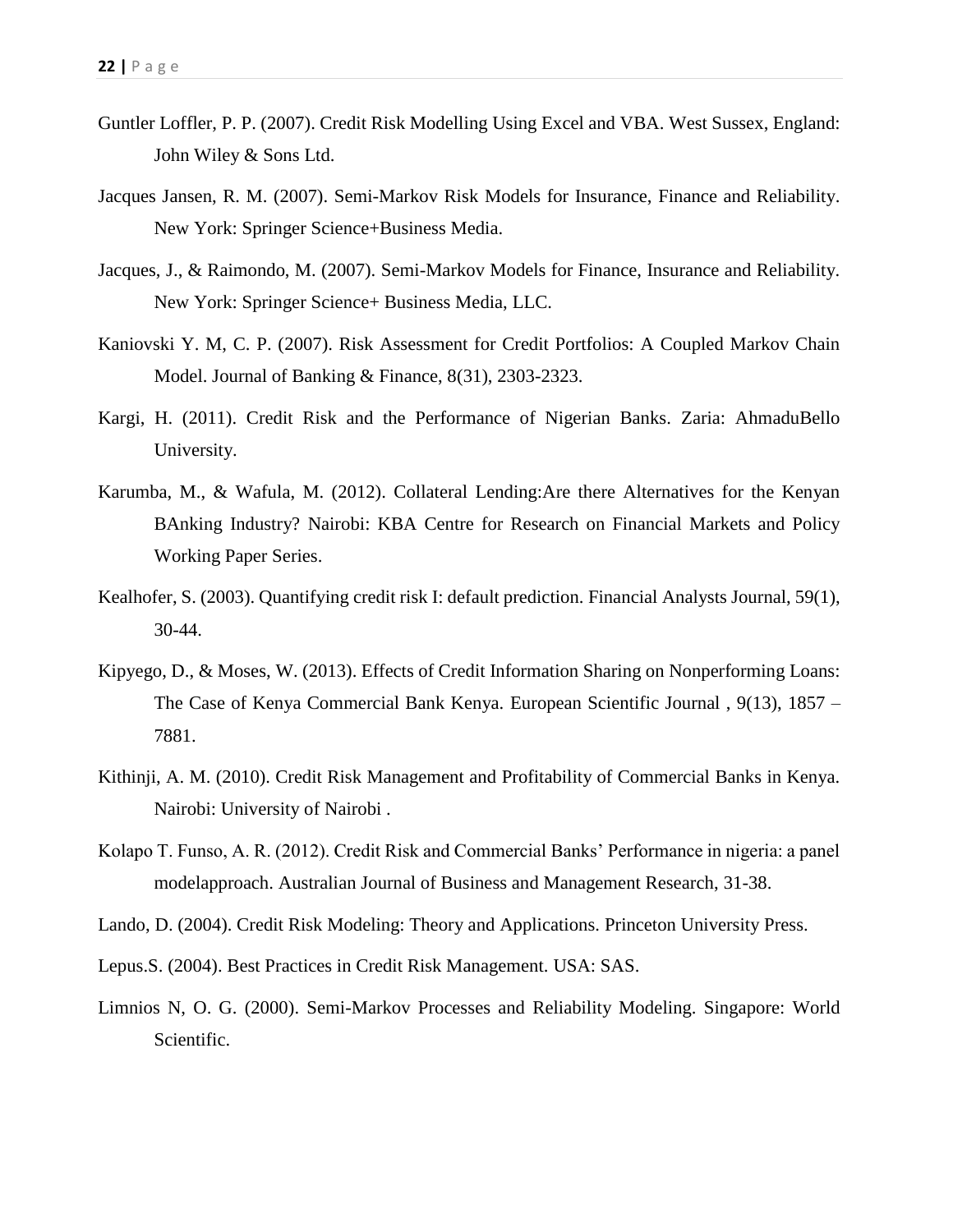- Linda, A. P. (2004). Credit Risk Modeling of Middle Markets. New York: Zicklin School of Business, Baruch College, CUNY.
- Madhur, M., & Lyn, T. (2010). Modelling Credit Risk in portfolios of consumer loans:Transition Matrix Model for Consumer Credit Ratings. Southampton, UK: School of Management, University of Southampton.
- McNeil, A. J. (2005). Quantitative Risk Management: Concepts, Techniques, and Tools. Princeton University Press.
- Merton, R. (1974). On the Pricing of Corporate Debt: The Risk Structure of Interest Rates. Journal of Finance, 29(2), 449-470.
- Michael Casey.K, S. E. (2009). Post-loan credit risk: an analysis of small business in southern Arkansas. Competitiveness Review: An International Business Journal, 19(4), 342-348.
- Monteiro, A., Smirnov, G., & Lucas, A. (2006). Non-parametric Estimation forNon-Homogeneous Semi-Markov Processes: An Application to Credit Risk. Tinbergen Institute Discussion Papers. Tinbergen 29 Institute.
- Munnixl, R. S. (2011). A Random Matrix Approach to Credit Risk. Faculty of Physics, University of Duisburg-Essen, Duisburg, Germany.
- Njanike, K. (2009). The Impact of Effective Credit Risk Management on Bank Survival. Annals of the University of Petroşani, Economics, 173-184.
- Psillaki, M. T. (2010). Evaluation of Credit Risk Based on Firm Performance. European Journal of Operational Research, 3(201), 873-888.
- Radu Neagu, S. K. (2009). Internal credit rating systems: methodology and economic value. The Journal of Risk Model Validation, 3(2), 11–34.
- Ross, S. M. (2007). Introduction to Probability Models (9th ed.). Berkeley, California: Elsevier Inc.
- Valle, A. C. (2013). Credit Risk Modelling in a Semi-Markov Process Environment. Manchester: Manchester University; School of Mathematics.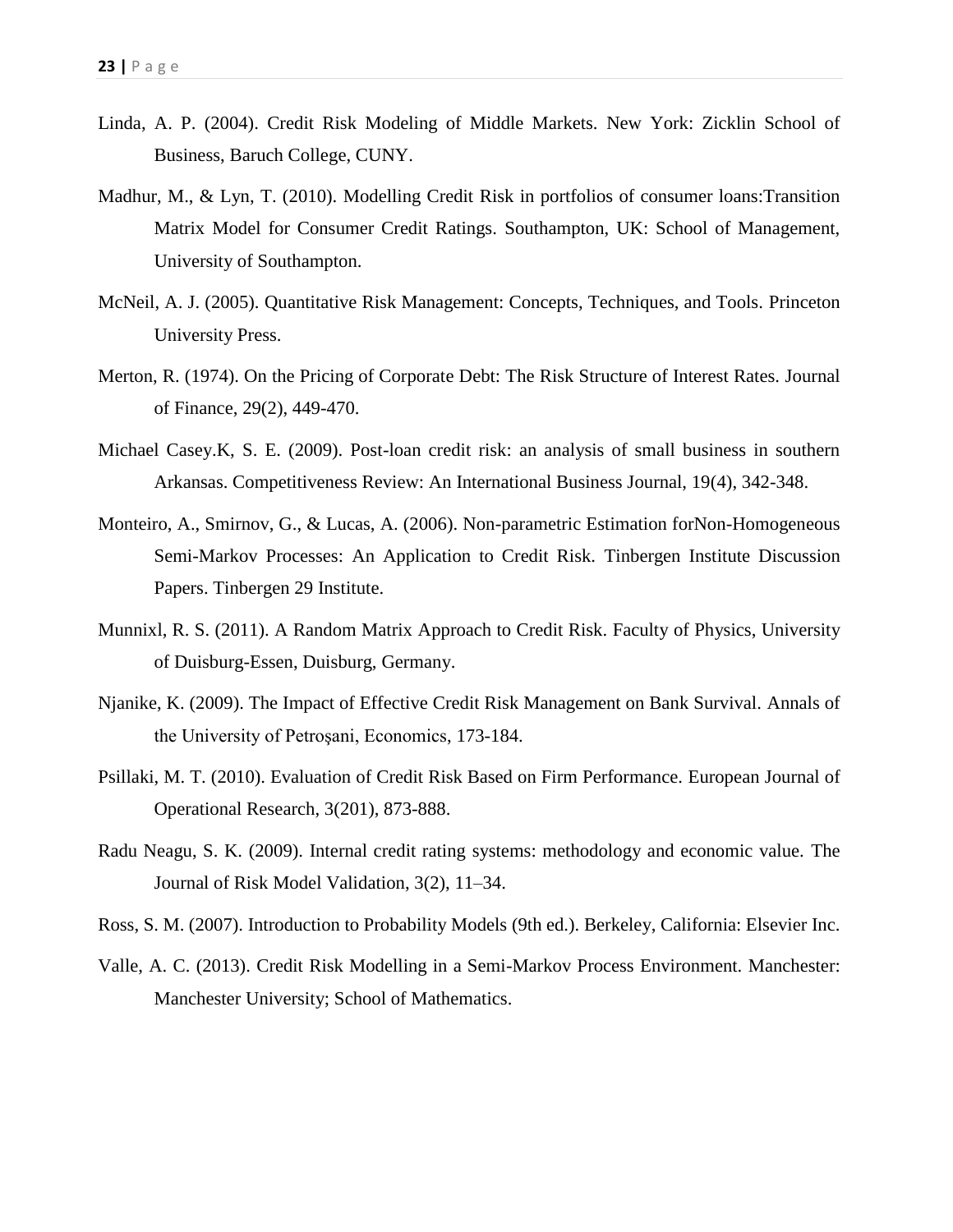### **7. Appendices**

• Type of Credit in Use

• Payment History

*7.1. Appendix I: Consumer A. B and C*



32% 33%

12% 15%





Overall % =91% Implied Vo= Overall%\* 200=184 Initial Scoring=(7) Initial Rating=AA Initial Probability of Default=0.09% *Consumer B*



Length of Credit History

• Amounts Owed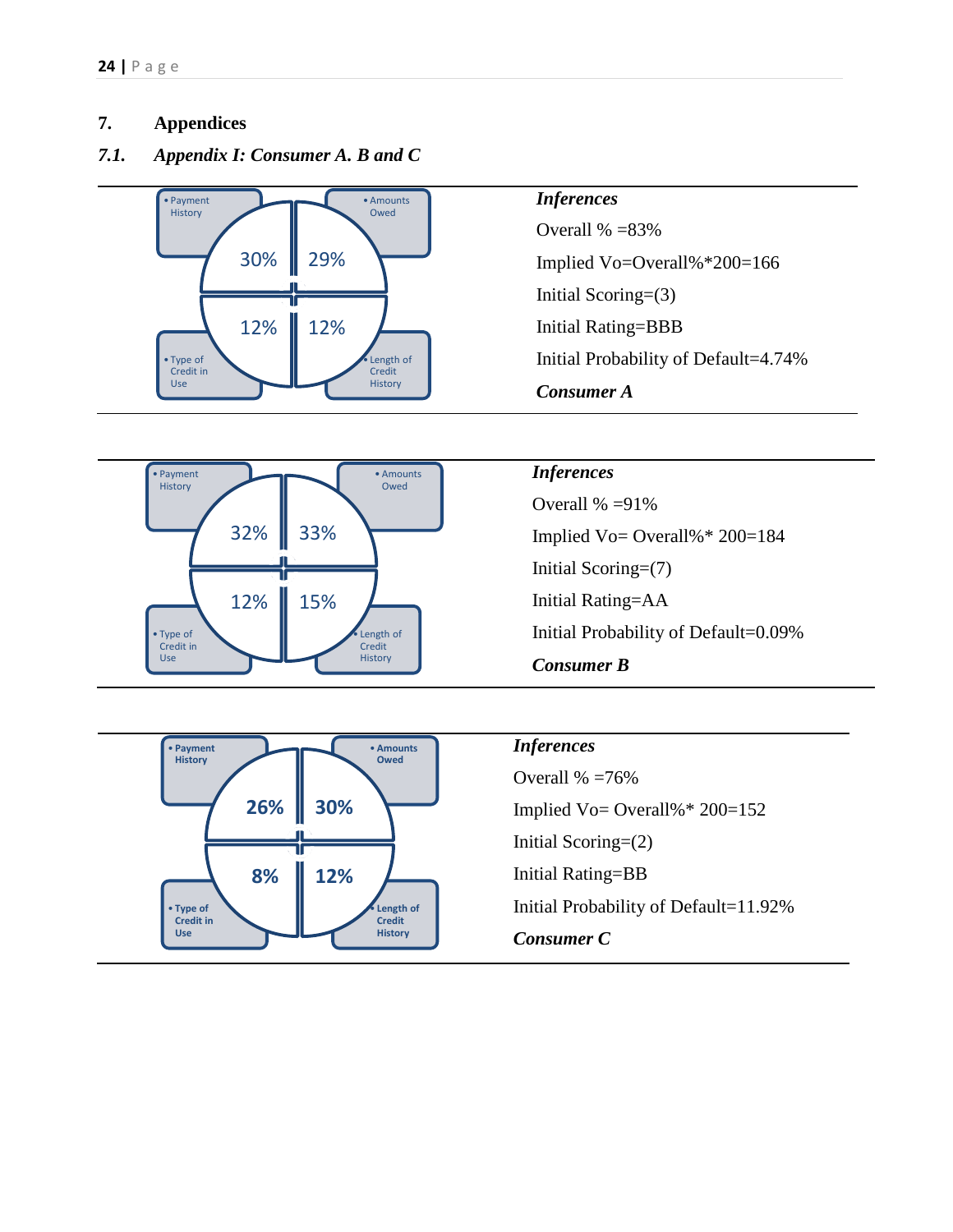### **7.2.***Appendix II: Reserves*

| <b>Reserve</b>         | <b>Amount (KES)</b> |
|------------------------|---------------------|
| Reserve <sub>1</sub> . | 283,143             |
| Reserve <sub>2</sub> . | 144,532             |
| $Reserve_3.$           | 186,378             |

*7.3.Appendix III: Basel Credit Risk Capital Formula*

The Basel II regulatory capital formula for credit risk is as stipulated below:

Credit Risk<sub>reg\_Cap</sub>

$$
= \sum_{i=1}^{N} LGD_i * EAD_i * \left[ \Phi \left( \frac{\Phi^{-1}(PD_i) - \sqrt{\rho_i} \Phi^{-1}(0.001)}{\sqrt{1 - \rho_i}} \right) - PD_i \right] * MF(M_i, PD_i)
$$

Where:

Credit Risk<sub>reg Cap</sub> = the Internal Risk Based Credit risk regulatory capital

 $LGD_i$ 

 $=$  Loss given default for consumer i; proportion of exposure lost if default occurs

 $EAD_i = Exposure$  at default for consumer i

 $PD_i = Probability$  of default of consumer over a period of 1 year

 $\rho_i = \emph{Correlation of 'assets'.}$  For the study, this is the correlation of the

 $consumer$  behavioral values  $MF =$ 

Maturity Factor. It captures the incremental credit risk capital due

to credit migration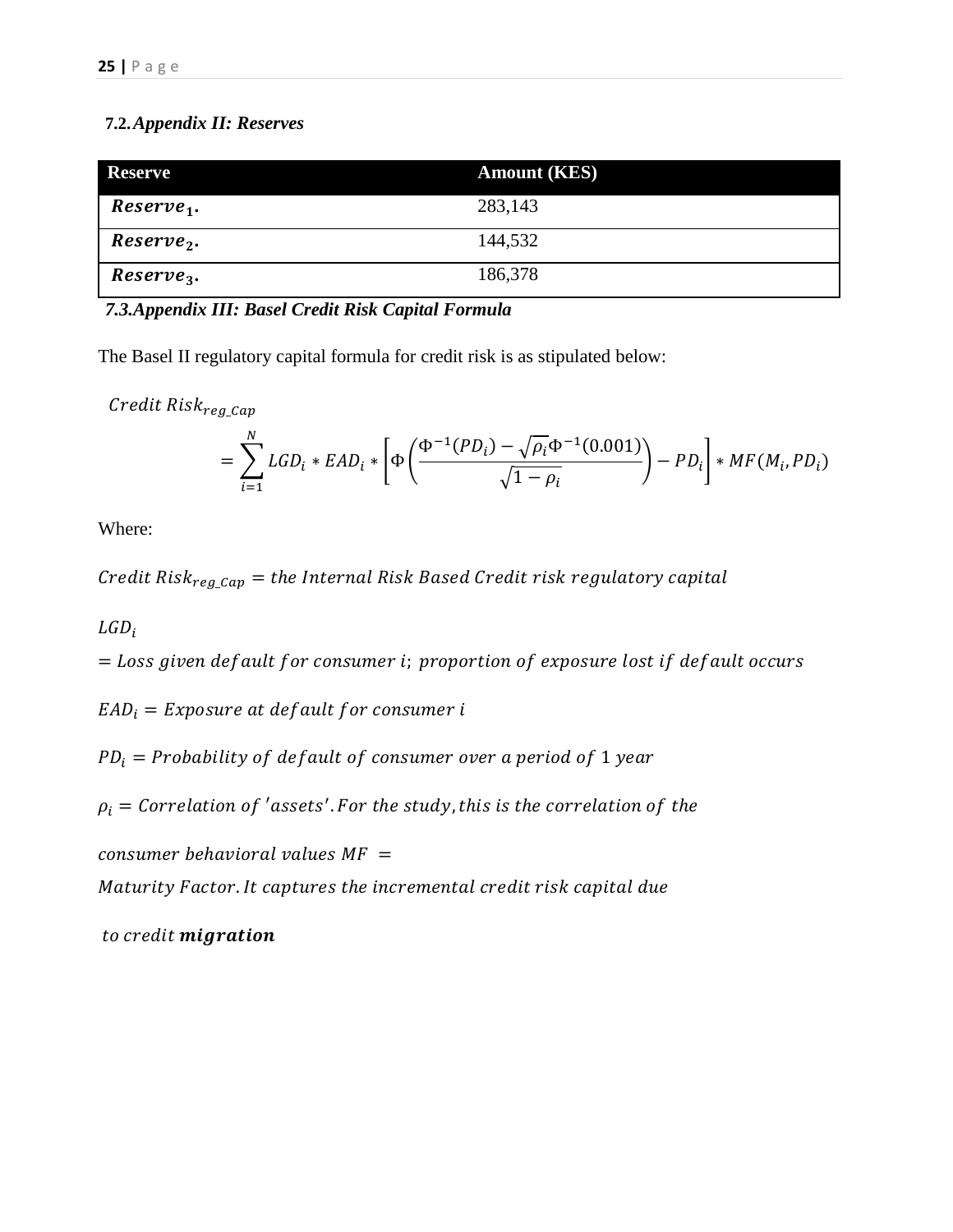## *7.4.Appendix IV: Score Sheet*

## **Payment History [35%]**

*Other Accounts*

| <b>Account Type</b>            | Assign 1 or 0 | <b>Initial</b> | <b>Repayment Amount</b>            |
|--------------------------------|---------------|----------------|------------------------------------|
|                                |               | <b>Amount</b>  | Monthly $(y_i)$                    |
|                                |               | Owing          | (KES)                              |
|                                |               | (KES)          |                                    |
| Credit Account                 |               |                |                                    |
| Retail Account                 |               |                |                                    |
| Installment Loan               |               |                |                                    |
| <b>Finance Company Account</b> |               |                |                                    |
| Mortgage Account               |               |                |                                    |
| <b>Total</b>                   | $\sqrt[x]{6}$ |                | $q = {y \choose y}$ Monthly Income |
|                                |               |                |                                    |

## **Payment History**

*Other Accounts*

| Value of q | <b>Initial</b> | Amount |
|------------|----------------|--------|
|            | Owing          |        |
|            | (KES)          |        |
| > 0.3      | 75%            |        |
| $= 0.3$    | 50%            |        |
| < 0.3      | 25%            |        |
|            |                |        |

**Total**

| ı v<br>$Total =$<br>$\tilde{\phantom{a}}$<br>$\mathbf{A}$<br>ж.<br>--<br>r |  |
|----------------------------------------------------------------------------|--|

## **Payment History [35%]**

*Public Record and Collection Items*

**Event Assign 0 or 1**  $z/5$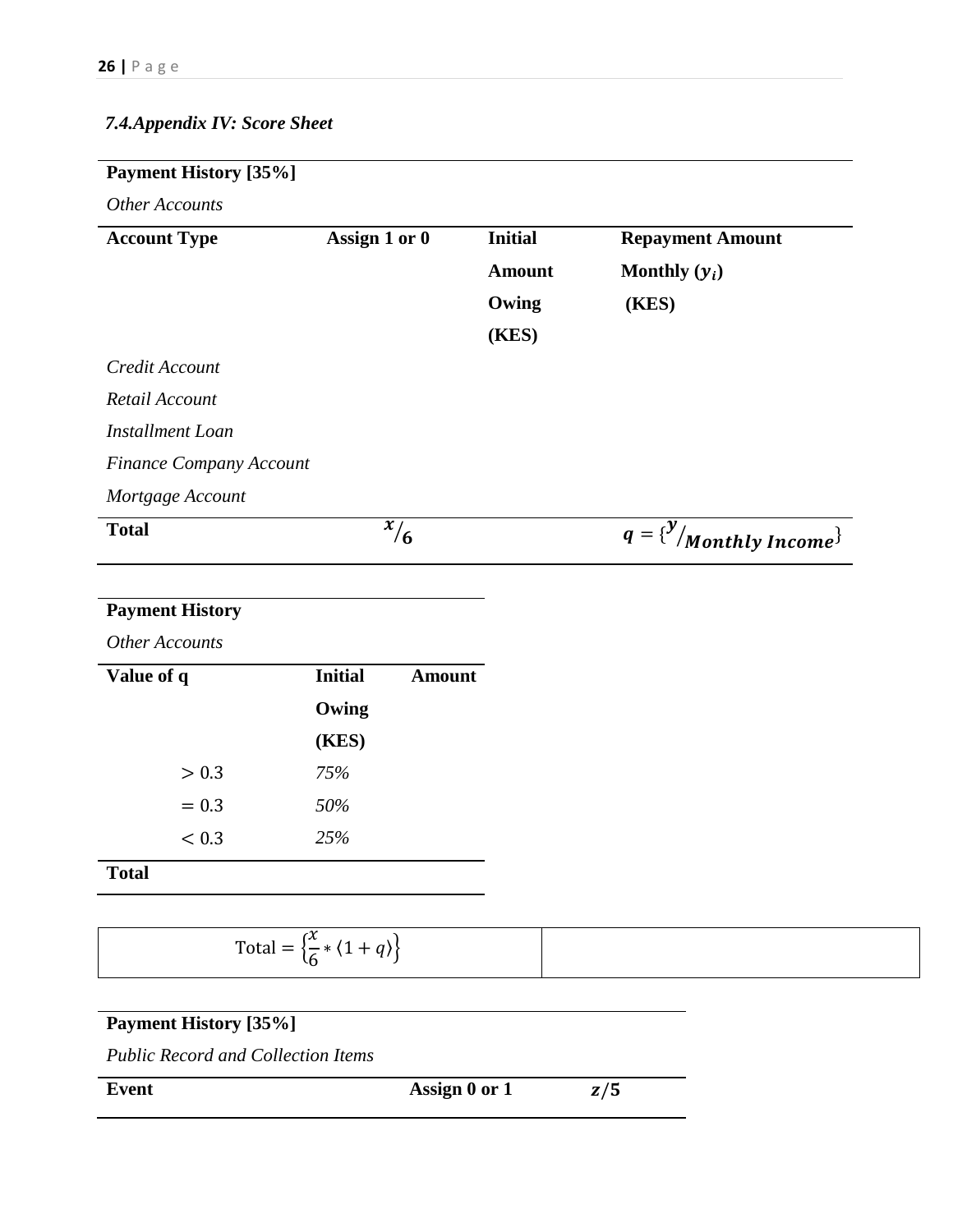| Date of event                                                                            |      | Assign $t\%$ |              |       |  |
|------------------------------------------------------------------------------------------|------|--------------|--------------|-------|--|
| $0 - 360$                                                                                |      | 100%         |              |       |  |
| $361 - 720$                                                                              |      | 75%          |              |       |  |
| $721 - 1080$                                                                             |      | 50%          |              |       |  |
| >1080                                                                                    |      | 25%          |              |       |  |
| Total = $\frac{2}{5}$ * $\langle (1+t_1) + \cdots (1+t_z) \rangle$                       |      |              |              |       |  |
| <b>Delinquencies</b>                                                                     |      |              |              |       |  |
| How late (Days): $\Box$ 0-30                                                             |      | $\Box$ 31-60 | 61-90        | >90   |  |
| Assign $(d\% )$                                                                          | 25%  | 50%          | 75%          | 100%  |  |
| How much was owed: o                                                                     |      |              |              |       |  |
| Initial Loan Amount: P                                                                   |      |              |              |       |  |
| Delinquency Date: $0 - 360$ $361 - 720$                                                  |      |              | $721 - 1080$ | >1080 |  |
| Assign $(t\%)$                                                                           | 100% | 75%          | 50%          | 25%   |  |
| Number of Delinquency Cases in the last $1$ year: Assign $0$ or $1$ (A total of n cases) |      |              |              |       |  |
|                                                                                          | 1    |              |              |       |  |

$$
Total = \frac{1}{n} \left\{ \left\langle (1 + d_1) * ^{0}1/p_1 * (1 + t_1) \right\rangle + \dots + \left\langle (1 + d_n) * ^{0}n/p_n * (1 + t_n) \right\rangle \right\}
$$

*Payment History* Overall *Total*  
\n
$$
= \left[ \left\{ \frac{x}{6} * (1 + q) \right\} + \frac{1}{n} \left\{ \left\langle (1 + d_1) * ^{01} / p_1 * (1 + t_1) \right\rangle + \dots + \left\langle (1 + d_n) * ^{0n} / p_n * (1 + t_n) \right\rangle \right\} - \frac{z}{5} + \left\langle (1 + t_1) + \dots + (1 + t_z) \right\rangle \right]
$$

Amounts Owed

| <b>Account Type</b> | $N^{\circ}$ of Payments Made $f_i$ Initial |               | <b>Amount</b> Proportion |
|---------------------|--------------------------------------------|---------------|--------------------------|
|                     |                                            | Owing $(P_i)$ | Outstanding              |
|                     |                                            | (KES)         | During New loan          |
|                     |                                            |               | Term $(K_i)$             |